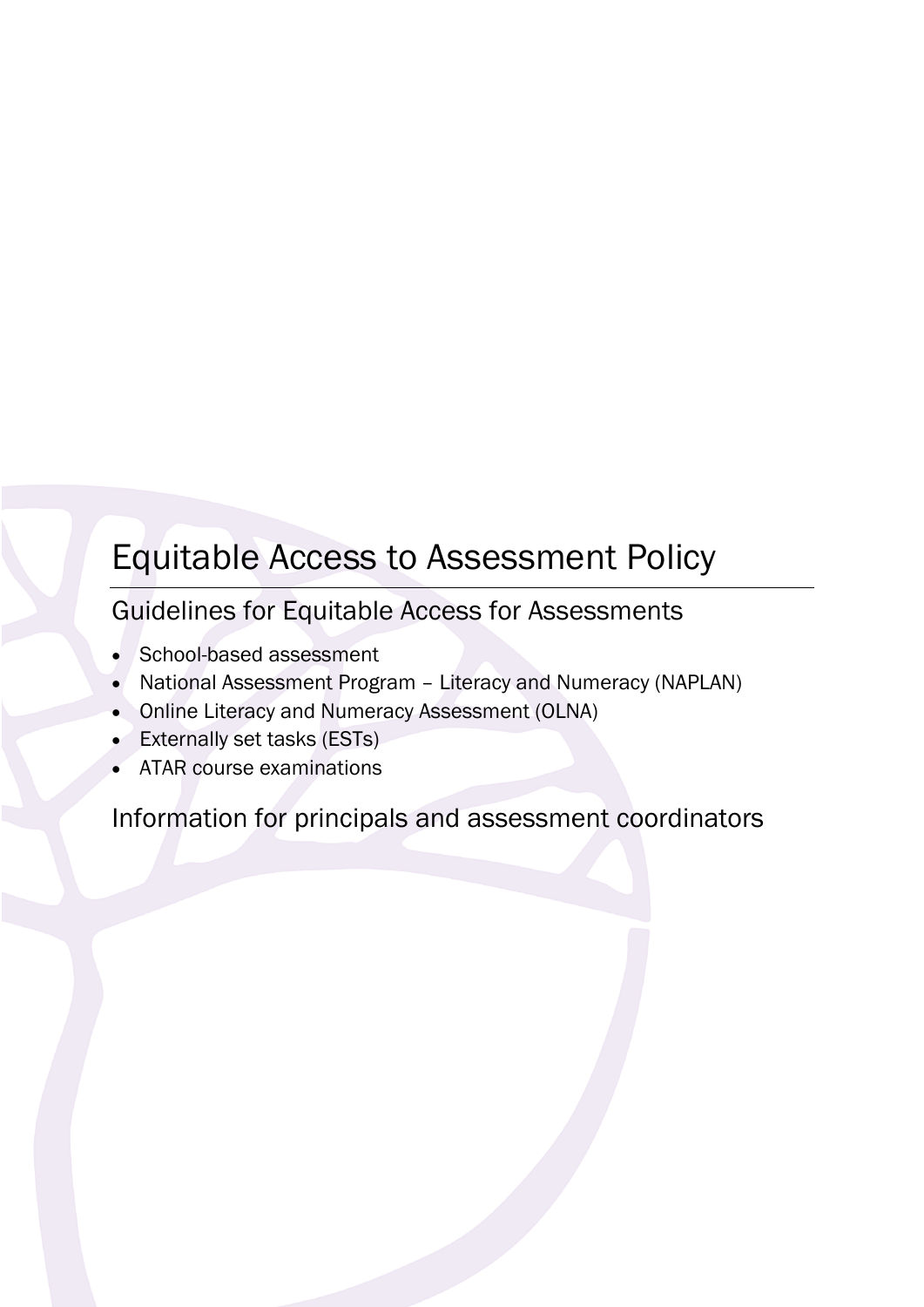#### **Acknowledgement of Country**

Kaya. The School Curriculum and Standards Authority (the Authority) acknowledges that our offices are on Whadjuk Noongar boodjar and that we deliver our services on the country of many traditional custodians and language groups throughout Western Australia. The Authority acknowledges the traditional custodians throughout Western Australia and their continuing connection to land, waters and community. We offer our respect to Elders past and present.

| <b>DOCUMENT INFORMATION</b> |                                            |  |  |
|-----------------------------|--------------------------------------------|--|--|
| <b>Responsible officer</b>  | Principal Consultant, Special Arrangements |  |  |
| Document type               | Policy                                     |  |  |
| Last review date            | 21/02/2022                                 |  |  |
| Next review date            |                                            |  |  |
| <b>HPRM</b> number          | 2021/10678[v4]                             |  |  |

#### **Copyright**

© School Curriculum and Standards Authority, 2021

This document – apart from any third party copyright material contained in it – may be freely copied, or communicated on an intranet, for non-commercial purposes in educational institutions, provided that the School Curriculum and Standards Authority is acknowledged as the copyright owner, and that the Authority's moral rights are not infringed.

Copying or communication for any other purpose can be done only within the terms of the *Copyright Act 1968* or with prior written permission of the School Curriculum and Standards Authority. Copying or communication of any third party copyright material can be done only within the terms of the *Copyright Act 1968* or with permission of the copyright owners.

Any content in this document that has been derived from the Australian Curriculum may be used under the terms of the Creative [Commons Attribution 4.0 International licence.](http://creativecommons.org/licenses/by/4.0/)

#### **Disclaimer**

Any resources such as texts, websites and so on that may be referred to in this document are provided as examples of resources that teachers can use to support their learning programs. Their inclusion does not imply that they are mandatory or that they are the only resources relevant to the course.

2021/10678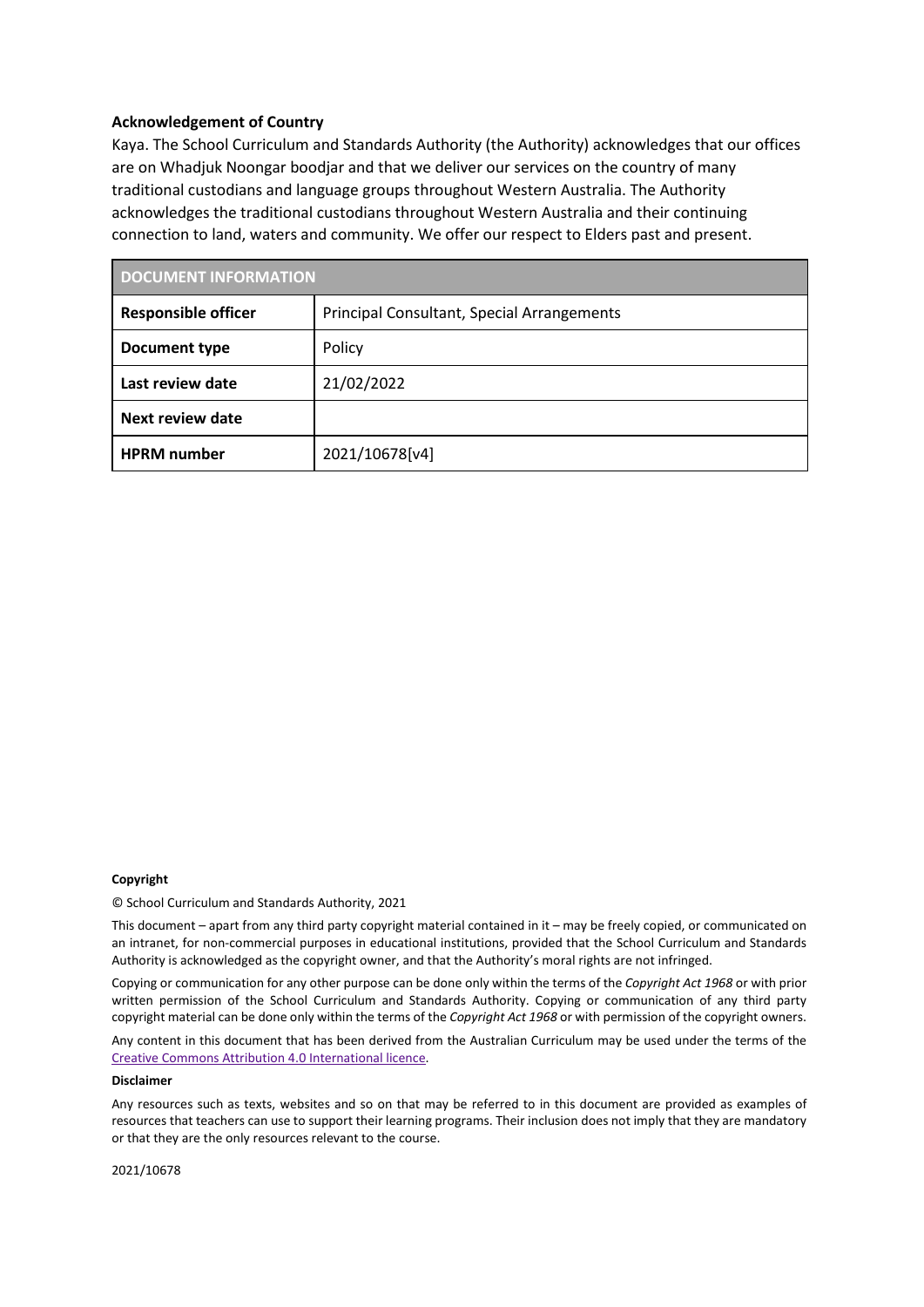# Contents

| Disability Discrimination Act 1992 and Disability Standards for Education 20053    |  |
|------------------------------------------------------------------------------------|--|
|                                                                                    |  |
|                                                                                    |  |
|                                                                                    |  |
|                                                                                    |  |
|                                                                                    |  |
|                                                                                    |  |
|                                                                                    |  |
| Appendix 2: Special arrangements for specific learning disorders in assessments 27 |  |
|                                                                                    |  |
|                                                                                    |  |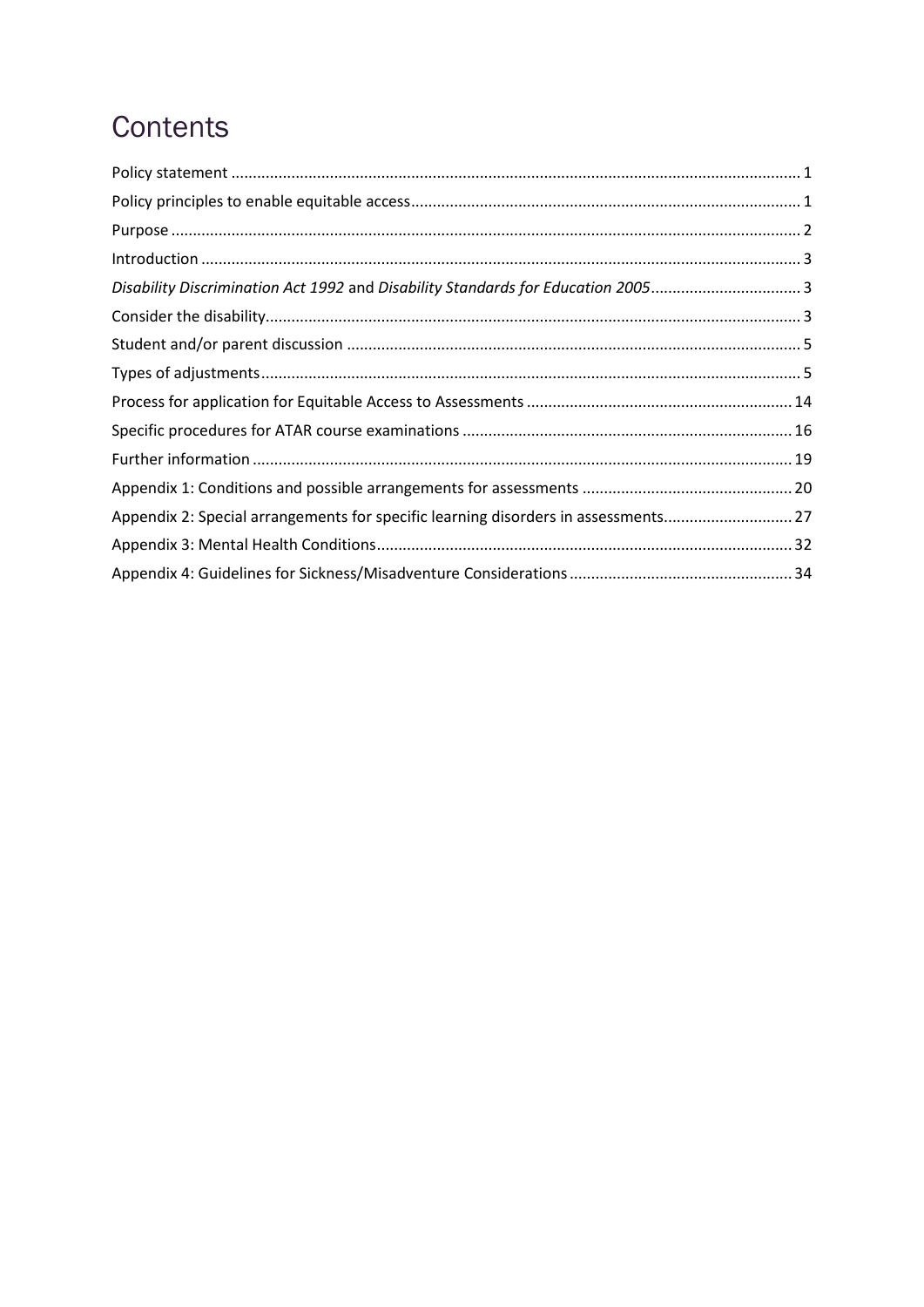# **Policy statement**

The School Curriculum and Standards Authority (the Authority) is committed to all students having access to curriculum and assessment that is appropriate to their needs. The Authority recognises and supports individual students who may need assessment adjustments to allow them to demonstrate their knowledge, understandings and skills.

# **Policy principles to enable equitable access**

The Authority recognises that for some students the impact of a disability or impairment may be a barrier to accessing an assessment to demonstrate their knowledge, understandings and skills.

For all assessments, the underlying principle of the Authority's *Equitable Access to Assessment Policy* is to provide students with the opportunity to participate in and complete their assessments in an equitable manner.

In relation to school assessments, schools should implement adjustments for school assessments based on the Authority's *Guidelines for Equitable Access for Assessments*. Not all school-determined adjustments will necessarily apply to the assessments conducted by the Authority. A candidate may not demonstrate the need for adjustments for some assessments, or may need different adjustments in different assessments. Further, the adjustments needed by the student may change over time.

The principles that underpin this policy and inform decisions are:

- 1. The Authority will make adjustments for students where their access to an assessment is affected by disability, illness, impairment or personal circumstances
- 2. Any adjustment must provide equivalent, alternative arrangements for students.
- 3. To maintain the academic rigour of the assessment and the integrity of the credential, the same knowledge, understandings and skill requirements, and performance standards are applied to all candidates whether or not they are granted assessment adjustments.
- 4. Candidates whose capacity to participate in an assessment is adversely affected in a significant way by disability, illness, impairment or personal circumstances may be eligible to access appropriate, fair and reasonable alternative arrangements.
- 5. The adjustments made to an assessment are designed to facilitate access rather than remove or reduce the requirement to demonstrate the skill being assessed by the examination. Adjustments do not confer an advantage to any candidate over other candidates. If a requested adjustment confers an unfair advantage, an alternative adjustment may be offered.
- 6. The functional impact of the candidate's disability and its effect on accessing an assessment may vary over time and this will determine the level of adjustment approved.
- 7. Decisions about a candidate's eligibility for a specific adjustment in an assessment will be evidence-based and made by Authority staff and/or expert panels appointed by the Authority. A consistent approach to determining any adjustments is used for all students and every effort will be made to provide reasonable adjustments for eligible candidates.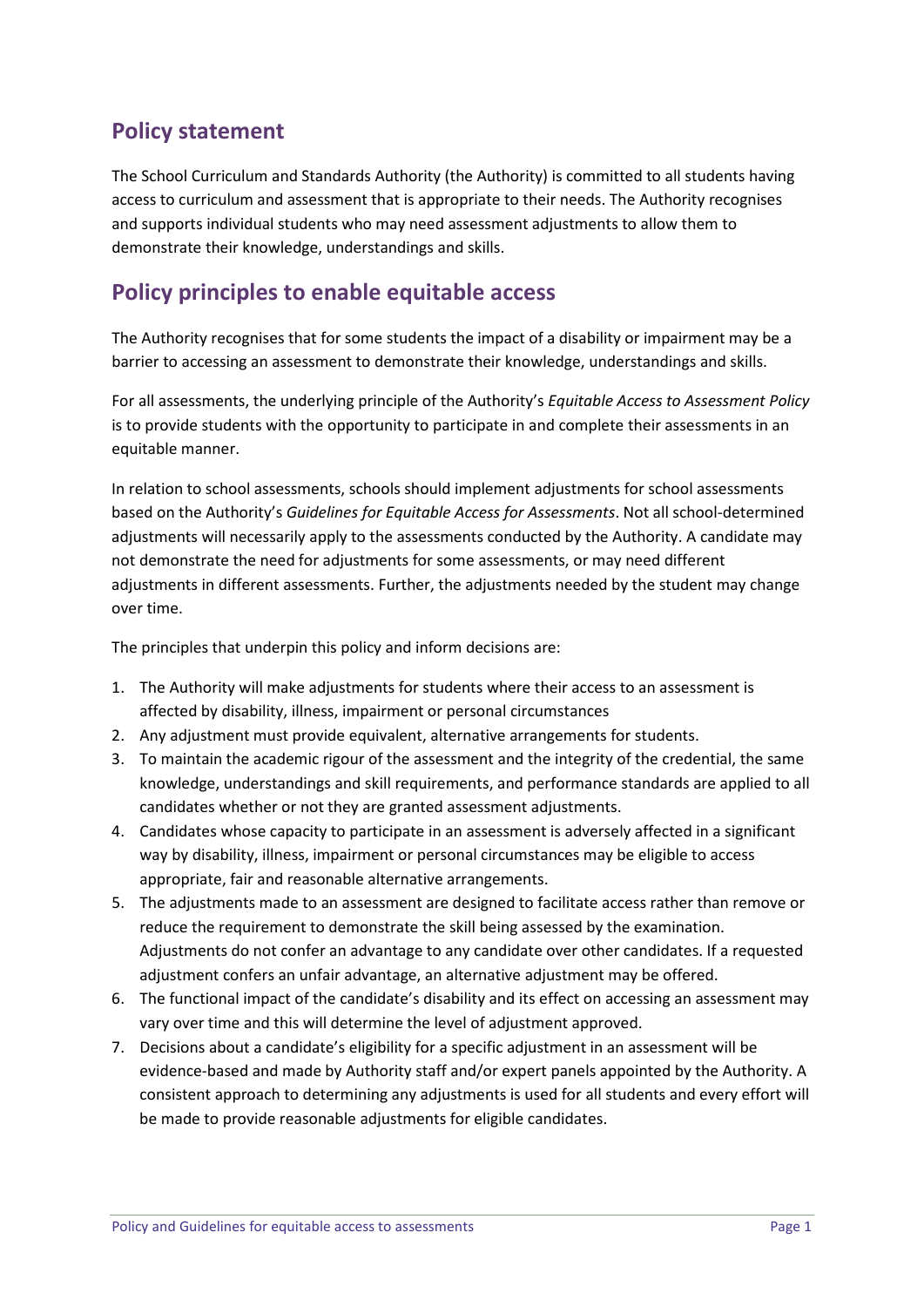8. This policy is established in accordance with the arrangements of the *Commonwealth Disability Discrimination Act 1992* as amended in 2005 and the associated *Disability Standards for Education 2010,* and the *Equal Opportunity Act (1984)* (WA).

# **Purpose**

This policy and the accompanying guidelines aim to:

- specify the eligibility requirements for students seeking adjustments to their assessments.
- guide schools in the development of their own policies and procedures in relation to students seeking adjustments to school assessments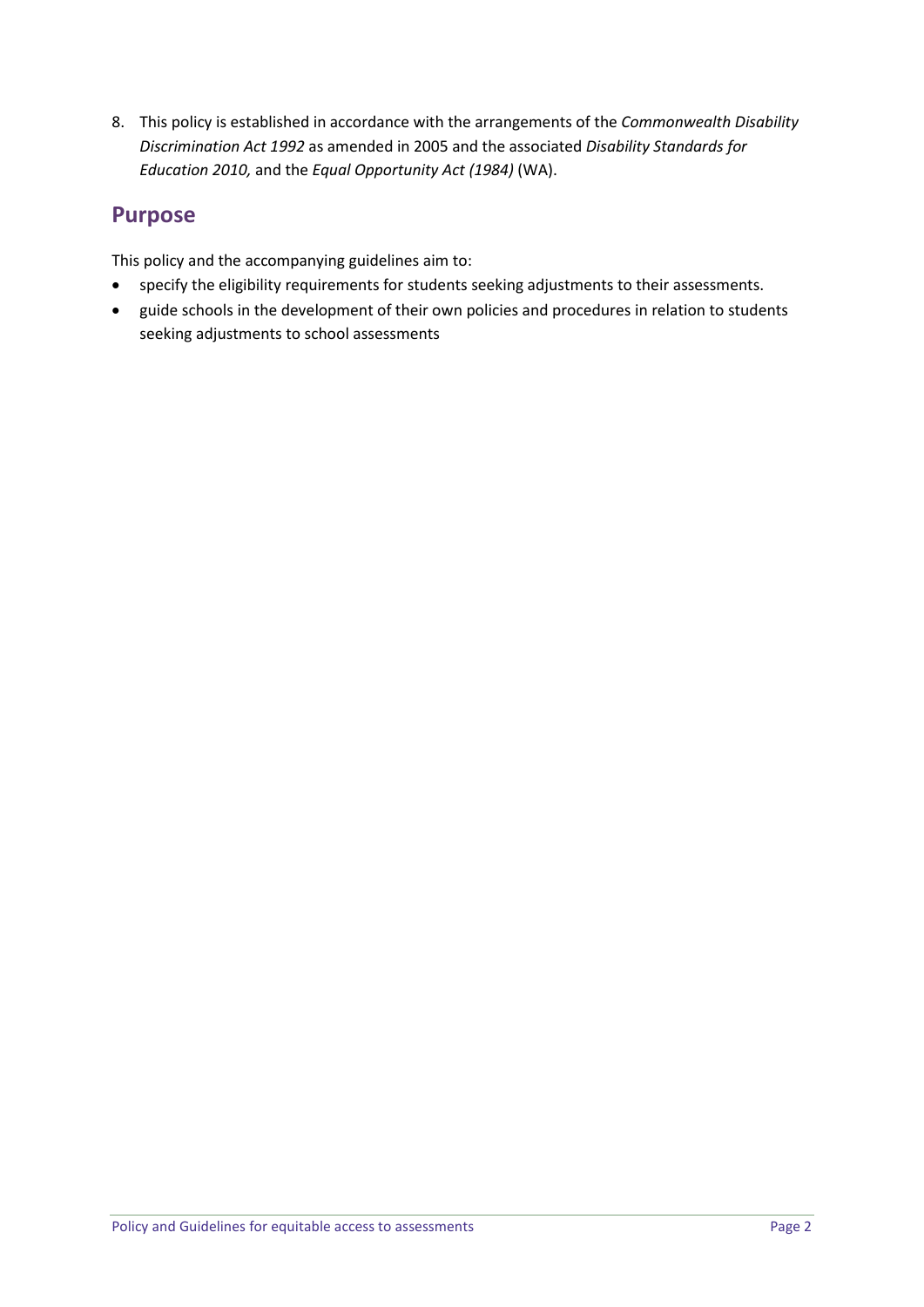# Guidelines for Equitable Access for Assessments

# **Introduction**

The School Curriculum and Standards Authority (the Authority) recognises that access to assessments could be significantly affected for students diagnosed with a severe disability, impairment or medical condition. Adjustments may need to be made for these students to access the assessment equitably. Evidence of the diagnosis is required for approval of adjustments for students with a disability and/or medical condition.

This document provides a summary of the adjustments that may be appropriate for a particular student in the National Assessment Program – Literacy and Numeracy (NAPLAN), the Online Literacy and Numeracy Assessment (OLNA), externally set tasks (ESTs), school-based assessments for courses and ATAR course examinations. Schools should refer to these guidelines to determine who is able to approve the adjustment and what evidence to support the approval is required to be collected.

# *Disability Discrimination Act 1992* **and** *Disability Standards for Education 2005*

The *Disability Standards for Education 2005* (the Standards) provide a framework to ensure that students with disability are able to access and participate in education on the same basis as other students and outline the obligations of education providers under the *Disability Discrimination Act 1992*.

The Standards outline legal obligations and responsibilities of educational authorities and education providers. Key to meeting obligations and ensuring maximum participation in the assessment is to make reasonable adjustments where necessary for students with disability.

The term 'reasonable adjustment' is described in Section 3.4 of the Standards as a measure or action taken to assist a student with disability to participate in education on the same basis as other students. An adjustment is reasonable if it achieves this purpose while taking into account the student's learning needs and balancing the interests of all parties affected, including those of the student with the disability, the education provider, staff and other students.

The following information is intended to assist decision-making in determining reasonable adjustments for students with disability and should be considered in conjunction with the *Disability Discrimination Act 1992* and the Standards.

# **Consider the disability**

Adjustments may be considered only for students who have a diagnosis from a relevant specialised medical professional that effectively states that the student's disability diminishes test accessibility, and that a specific adjustment would restore test accessibility for that student, so long as that adjustment is permissible for the assessment in question.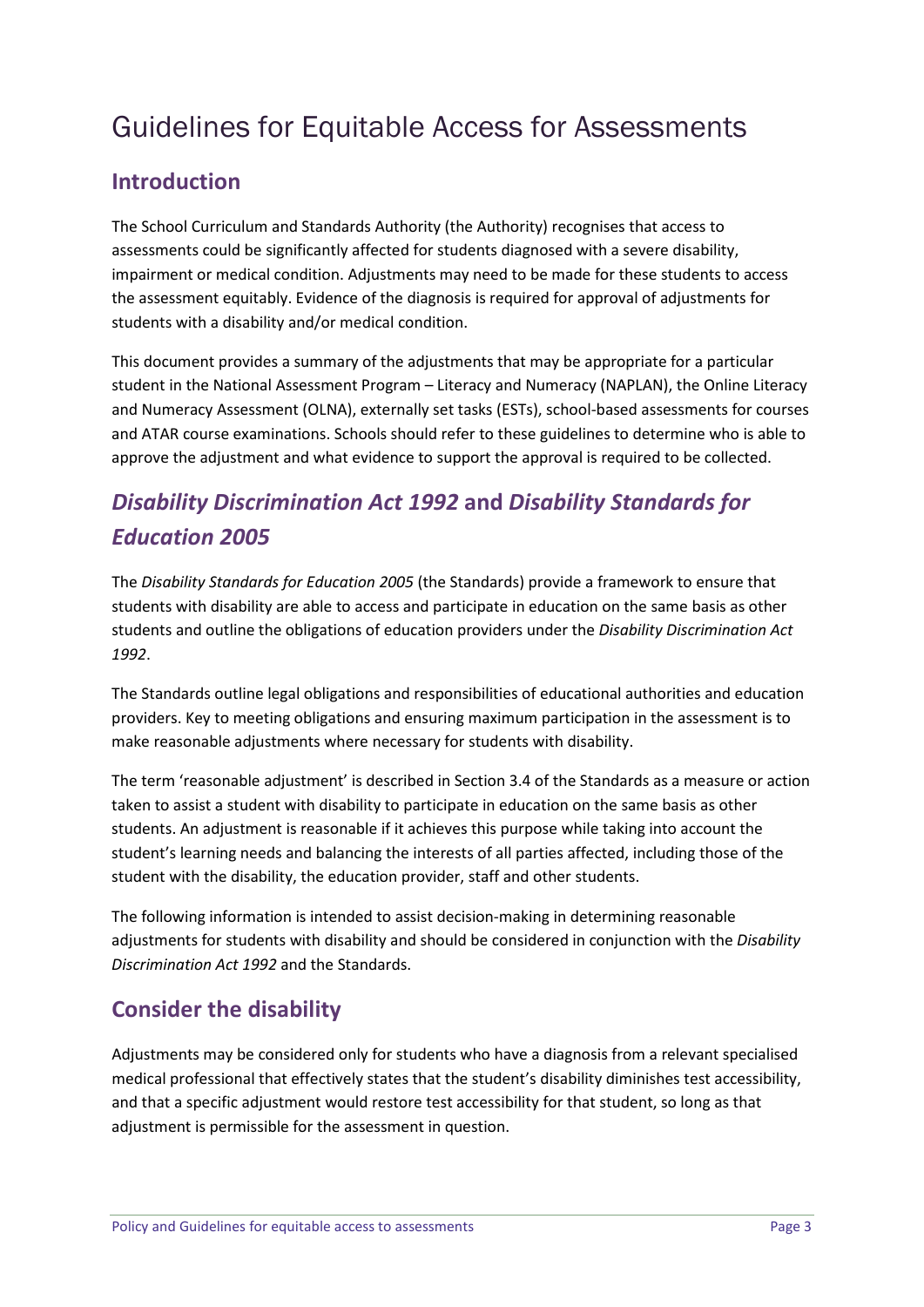Schools should consider the evidence available to determine the appropriateness of the adjustment required. A detailed assessment, which might include an independent assessment completed by an appropriately qualified expert, may be required to determine what adjustments are necessary for a student. Adjustments may not be required for a student with disability in some circumstances.

### **Learning disorder diagnosis**

The Authority requires a diagnosis of a learning disorder that uses the DSM  $V^1$  criteria. These criteria specify that specific learning disorders with impairment in reading (including dyslexia), and/or impairment in written expression and/or impairment in mathematics (dyscalculia) are diagnosed through a clinical review of an individual's developmental, mental, educational, and family history, reports of test scores, teacher observations and response to academic intervention.<sup>[2](#page-6-1)</sup> A psychologist with expertise in the assessment of specific learning disorders is best placed to undertake this assessment.

The diagnosis of dyslexia or any other specific learning disability cannot be made by someone who assesses vision, hearing, movement or any other skill in isolation.

In addition to a diagnosis, examples of evidence to demonstrate functional impact could include:

- health reports
- reading/writing standardised test scores
- adjustments used regularly for school-based assessments.

Evidence that has been used to inform decisions must be retained by the school in alignment with the legislative requirements pertaining to the management of student records.

The adjustment considered, and the level of evidence needed to support it, must be in the context of the assessment. The following items are important to remember when considering the implementation of adjustments in Authority-managed assessments.

- Adjustments should enable students with disability to access the assessment. Adjustments should be implemented at the lowest level needed to access the particular assessment. A student may have access to more than one adjustment in any one assessment if the disability is demonstrated to involve multiple restrictions on accessing the standard assessment. Adjustments for a given student may be different for different assessments.
- Classroom assessment activities should generally reflect the likely adjustments which may be made for an external assessment. These adjustments should allow students to demonstrate what they know and can do.
- When providing adjustments, the purpose and integrity of the assessment and its protocols for administration should be maintained. For example, reading the stimulus material and/or questions to a student during the reading test is not appropriate or permitted, even if this is what usually happens for the student in the classroom.
- The requirement for extra working time will need to be considered separately for each assessment, taking into account the nature of the work required.

Policy and Guidelines for equitable access to assessments **Page 4** Page 4

<span id="page-6-0"></span> <sup>1</sup> Diagnostic and statistical manual of mental disorders Version 5

<span id="page-6-1"></span><sup>2</sup> DSF *Understanding Learning Difficulties: A practical guide* page 16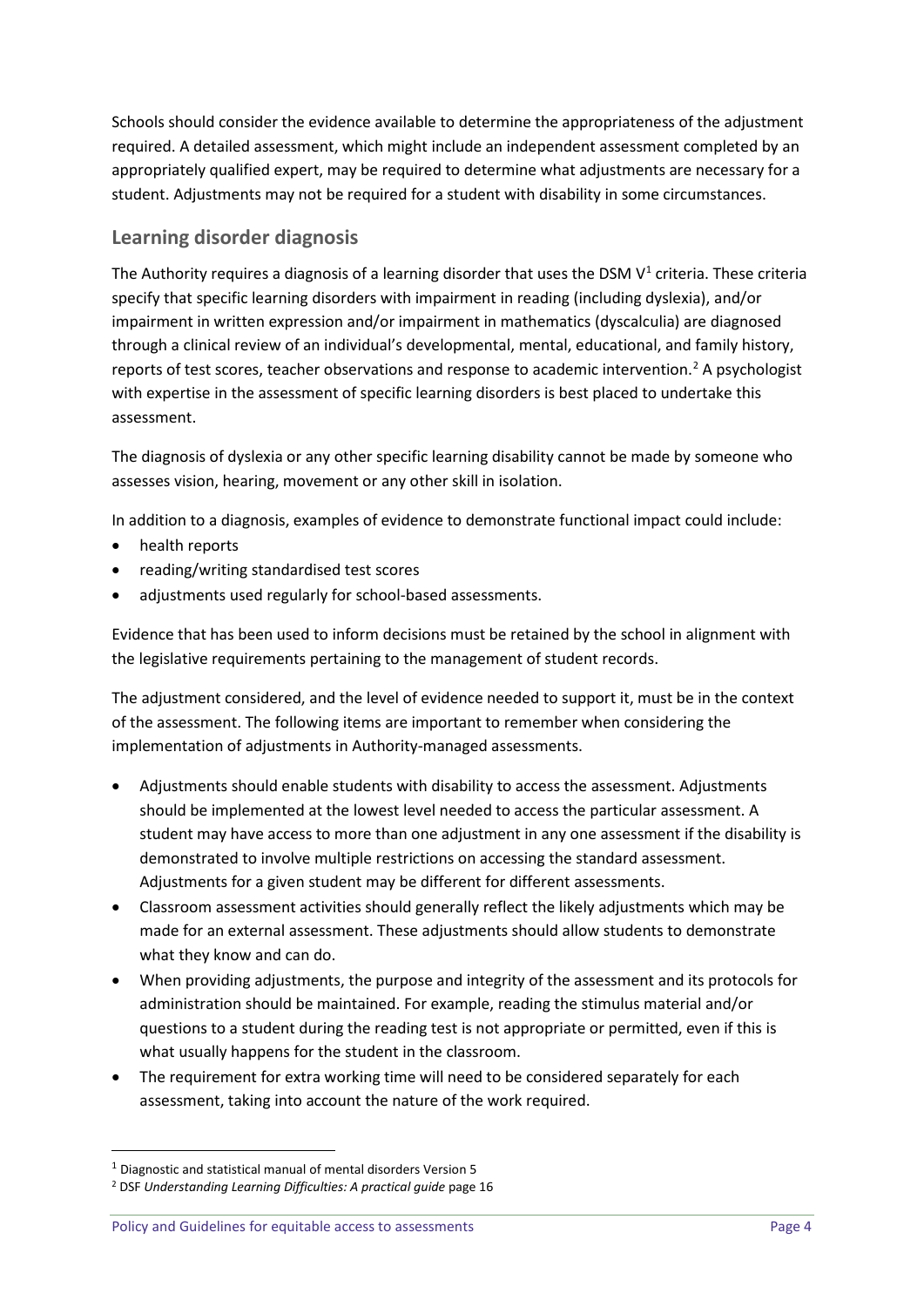# **Student and/or parent discussion**

Before making an adjustment, the principal or delegated authority in the school must discuss with the student (or parent/guardian) the following:

- whether the adjustment is reasonable
- the extent to which the adjustment would enable participation in the assessment on the same basis as a student without disability
- whether there is any other reasonable adjustment that would be less disruptive and intrusive and no less beneficial for the student.

When adjustments have been determined, the Authority recommends that schools develop and implement an appropriate plan for school-based assessments.

# **Types of adjustments**

The following types of adjustments may be typically provided, depending on the assessment.

- 1. Rest breaks
- 2. Extra working time
- 3. Discretionary time
- 4. Special format papers large print, braille, black and white print
- 5. Oral/sign support
- 6. Support person
	- a. Reader
	- b. Scribe
- 7. Use of a computer/assistive technology not applicable for the OLNA
- 8. Modification to environment, e.g. separate supervision, special furniture, lighting
- 9. Access to medication, e.g. diabetic support

#### **1. Rest breaks**

Rest breaks are appropriate when a student is physically or psychologically incapable of completing an assessment in the continuous period specified for that assessment.

The effectiveness of rest breaks will generally be evident from the student's use of that adjustment in classwork and internal assessment tasks of a similar length to the assessment. It should be clear to teachers that the student is more focused, alert or productive after taking a break.

#### **School-based assessment**

The length of a rest break will be determined by the length of the assessment however rest breaks are usually for up to five minutes per 30 minutes. Students approved for this adjustment may take a rest break at times of their own choosing. This adjustment does not affect the overall working time for the assessment.

#### **NAPLAN**

Generally, it is recommended that no more than five minutes of rest time per 30 minutes of test time be granted; however, in some cases, up to an additional 15 minutes per 30 minutes of published test time may be provided.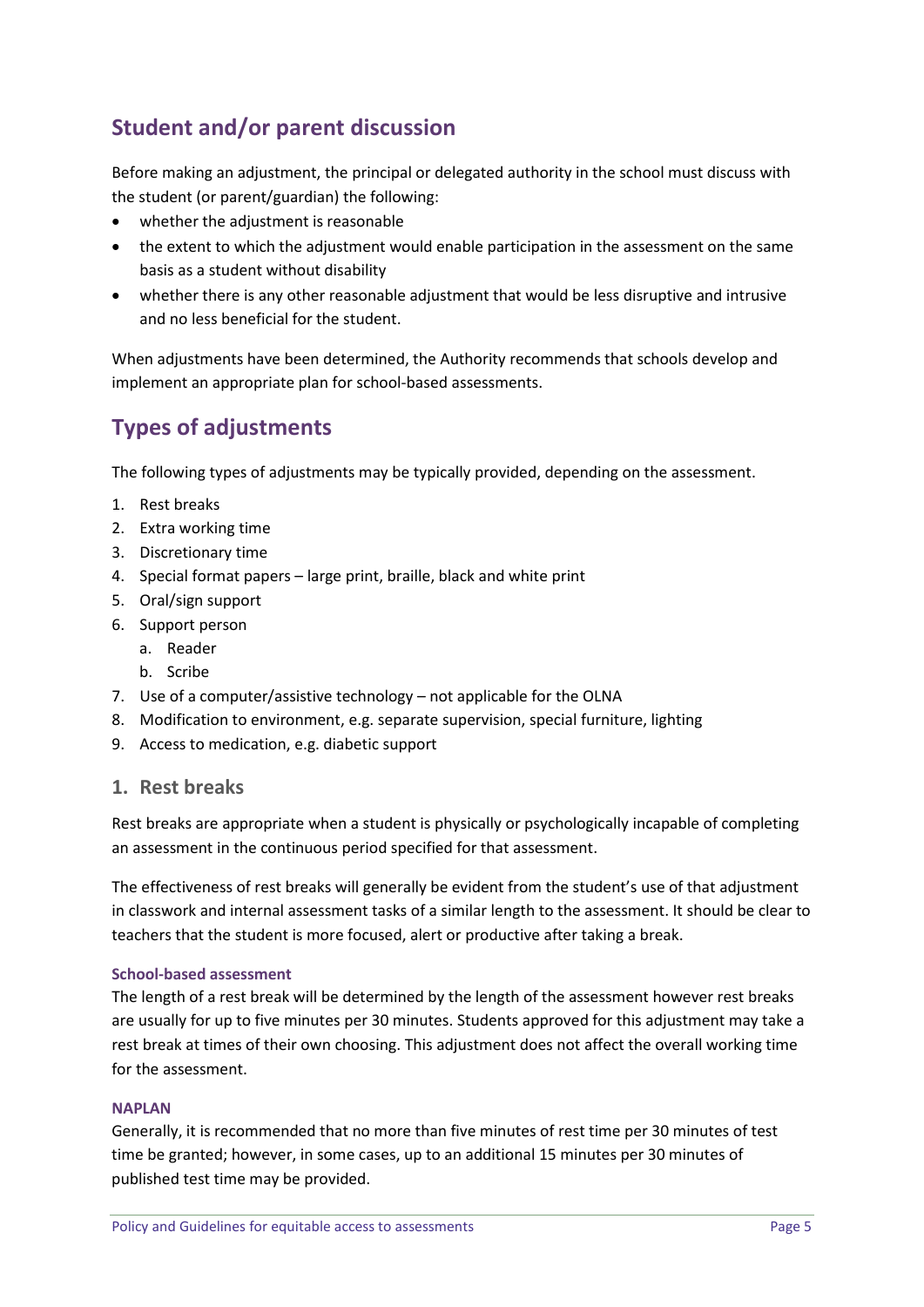Where relevant, rest breaks should be used in preference to extra working time to avoid student fatigue, although there will be instances where both extra time and rest breaks are necessary.

For NAPLAN online, the pause function, operated by the test administrator, will enable students to pause and resume the assessment to allow for rest breaks.

#### **OLNA**

Rest breaks are usually for up to five minutes per 30 minutes. Students approved for this adjustment may take a rest break at times of their own choosing.

The assessment will be adjusted for these students to include a timed pause function. The timed pause function will enable students to pause and resume the assessment to allow for rest breaks as required. The test will automatically resume when all the approved pause time has elapsed. This adjustment does not affect the overall working time for the assessment.

#### **ESTs**

Rest breaks are usually for up to five minutes per 30 minutes. Students utilising this adjustment may take a rest break at times of their own choosing. This adjustment does not affect the overall working time for the assessment.

#### **ATAR course examinations**

Rest breaks are usually calculated at the rate of five minutes per 30 minutes, with none calculated for the last 30 minutes. Students utilising this adjustment may take a rest break at times of their own choosing, up to the limit calculated for that examination.

The duration of rest breaks will be recorded to ensure the student is provided with the full amount of working time for the examination.

#### **2. Extra working time**

Extra working time is appropriate for a student where access to the given assessment is impaired by:

- a diagnosed learning disorder for those who demonstrate a very low reading comprehension score or written expression score on a standardised reading test or standardised test of written expression
- a diagnosed learning disorder for those who demonstrate a very low ability to process number concepts on a standardised test
- a physical disability that significantly inhibits handwriting or use of a keyboard or tablet
- a vision impairment such that standard question/answer booklets or standard screen adjustments will not provide reasonable access
- working with a scribe or support person.

Generally, it is recommended that schools grant no more than five minutes of extra time per half hour of assessment time.

#### **School-based assessment**

Generally, it is recommended that schools grant no more than five minutes of extra time per half hour of assessment time.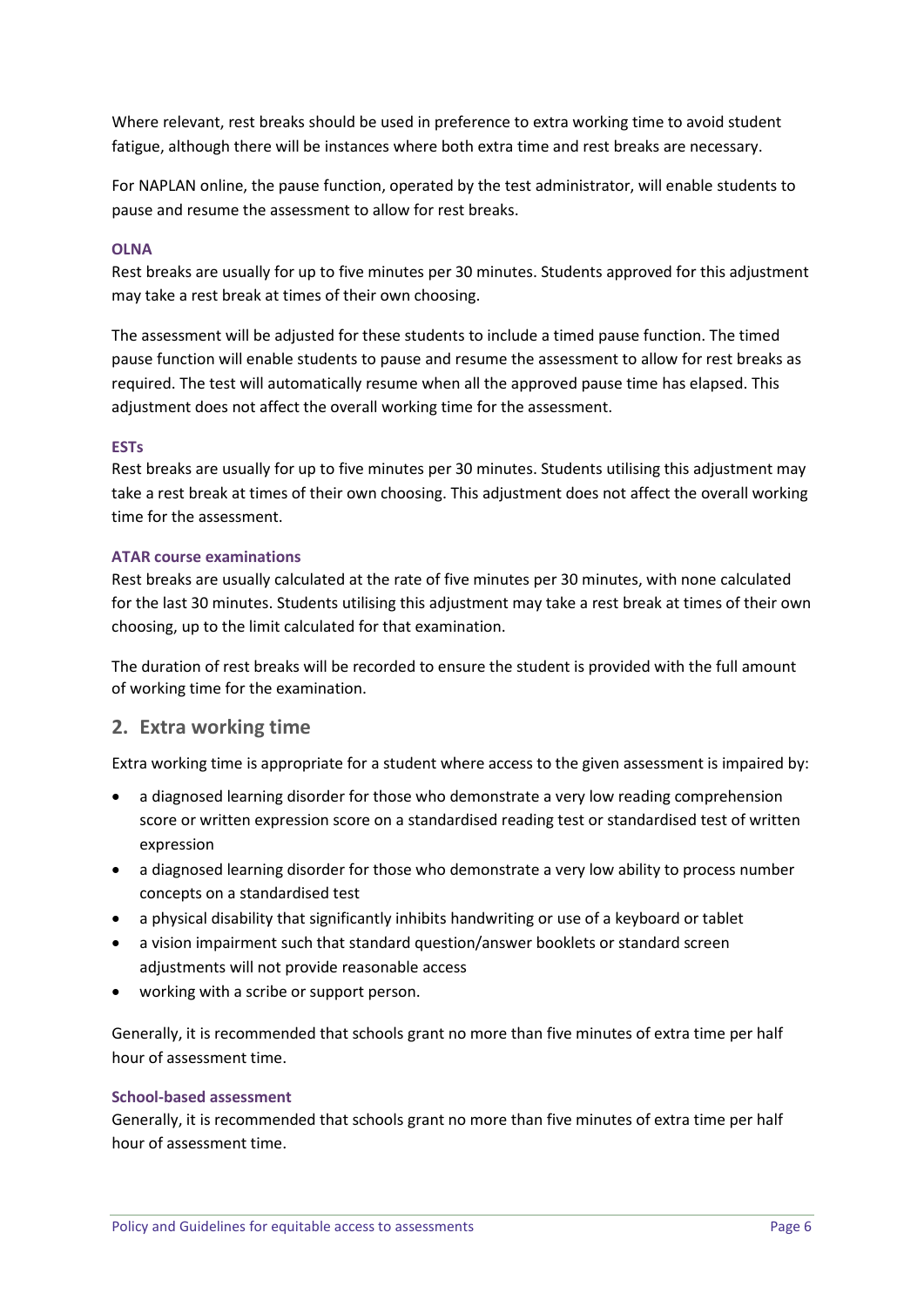#### **NAPLAN**

Generally, it is recommended that no more than five minutes of extra time per half hour of test time be granted; however, in some cases, up to an additional 15 minutes per half hour of published test time may be provided. This requires Authority approval.

#### **OLNA**

The Authority will adjust the maximum amount of time allowed for approved students to complete the assessment to include the extra time. Generally, it is recommended that schools not grant more than 10 minutes of extra time per 60 minutes of assessment time; however, in some cases, up to an additional 25 minutes (30 minutes for writing) may be provided.

#### **ESTs**

Generally, a maximum of 10 minutes for a 60 minute test (or the pro rata equivalent for a shorter test) is approved.

#### **ATAR course examinations**

Generally, a maximum of 30 minutes for a three hour examination (or the pro rata equivalent for a shorter examination) is granted.

#### **3. Discretionary time**

Extra time to use at a student's discretion is only appropriate for a student with a complex medical condition that requires constant management, or with multiple conditions that inhibit their ability to complete a task at the expected rate. Students have the discretion to use this time as working time or for a rest break.

#### **School-based assessment**

Up to 10 minutes per hour can be made available in school-based assessments where the student's need is demonstrated to be not reasonably met by rest breaks, but requires more flexibility than extra working time provides, or requires a combination of working and non-working time.

#### **NAPLAN**

Not applicable.

#### **OLNA**

Up to 10 minutes per hour may be available in the OLNA assessments where the student's need is demonstrated to be not reasonably met by rest breaks, but requires more flexibility than extra working time provides, or requires a combination of working and non-working time.

#### **ESTs**

Not applicable.

#### **ATAR course examinations**

Up to 10 minutes per hour may be available in the ATAR course examinations where the student's need is demonstrated to be not reasonably met by rest breaks, but requires more flexibility than extra working time provides, or requires a combination of working and non-working time.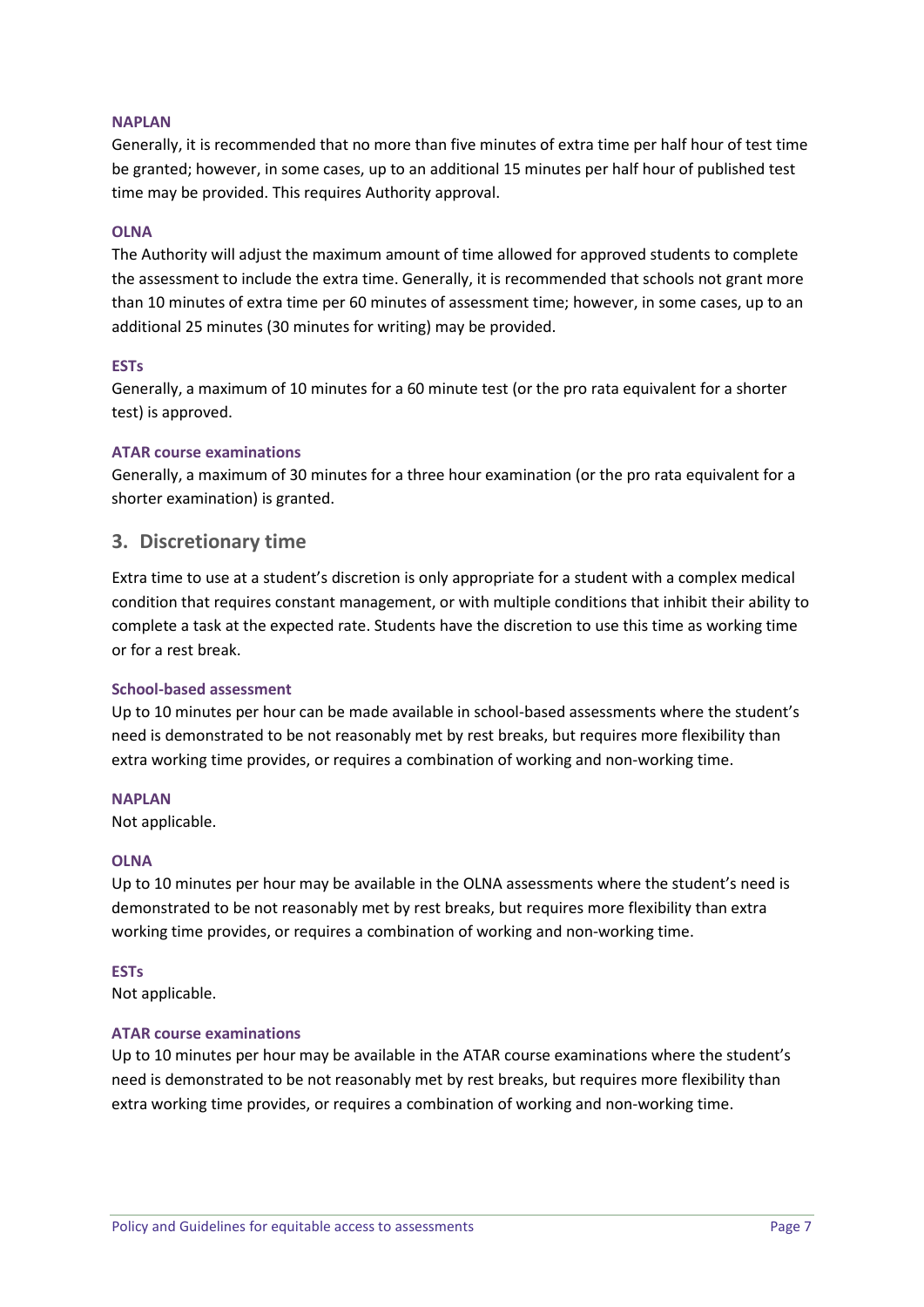### **4. Special format assessment**

Some students with vision impairment will need additional or atypical adjustments, such as a modified assessment, crosshatching of maps or illustrations, materials printed on coloured paper or printed with a modified font.

#### **School-based assessment**

Schools should provide appropriate alternative formats to students with sensory impairment or significant disability, such that their disability will prevent them accessing the standard format of the assessment.

#### **NAPLAN**

Magnification – all students will be able to increase the size of text on screen. If this is inadequate, the assistive technology usually used in assessments by the student may be used. Where the use of assistive technology requires the locked-down browser to be disabled, approval from the Authority is required.

Adjustments can be made to substitute visually detailed items with alternative items and to allow adjustment of colour, contrast and brightness settings.

Braille test books are available for students who usually use braille in their classroom assessments.

Various formats of large print test books are available for students with vision impairment who cannot access NAPLAN online and who generally access their classroom assessments in this manner.

All alternative test format materials must be ordered in advance through the Authority.

#### **OLNA**

Students with vision impairment who are unable to adjust the online format sufficiently to meet their access needs can be provided with a braille format for each component of the assessment. Principals must advise the Authority of this need at least four months before the scheduled assessment.

Magnification – all students will be able to increase the size of text on screen. If this is inadequate, the assistive technology usually used in assessments by the student may be used.

Adjustments can be made to substitute visually detailed items with alternative images that ensure sufficient contrast between parts of an image.

#### **ESTs**

The School of Special Educational Needs: Sensory (SSENS) will inform the Authority of students with vision impairment who require the task formatted in braille or require other adjustments to the size of the font or formatting. The Authority will provide an EST to those students with the necessary adjustments based on information provided by SSENS.

#### **ATAR course examinations**

Students with sensory impairment or significant physical disability such that their disability will prevent them accessing the standard format may be provided with the examination in an appropriate format.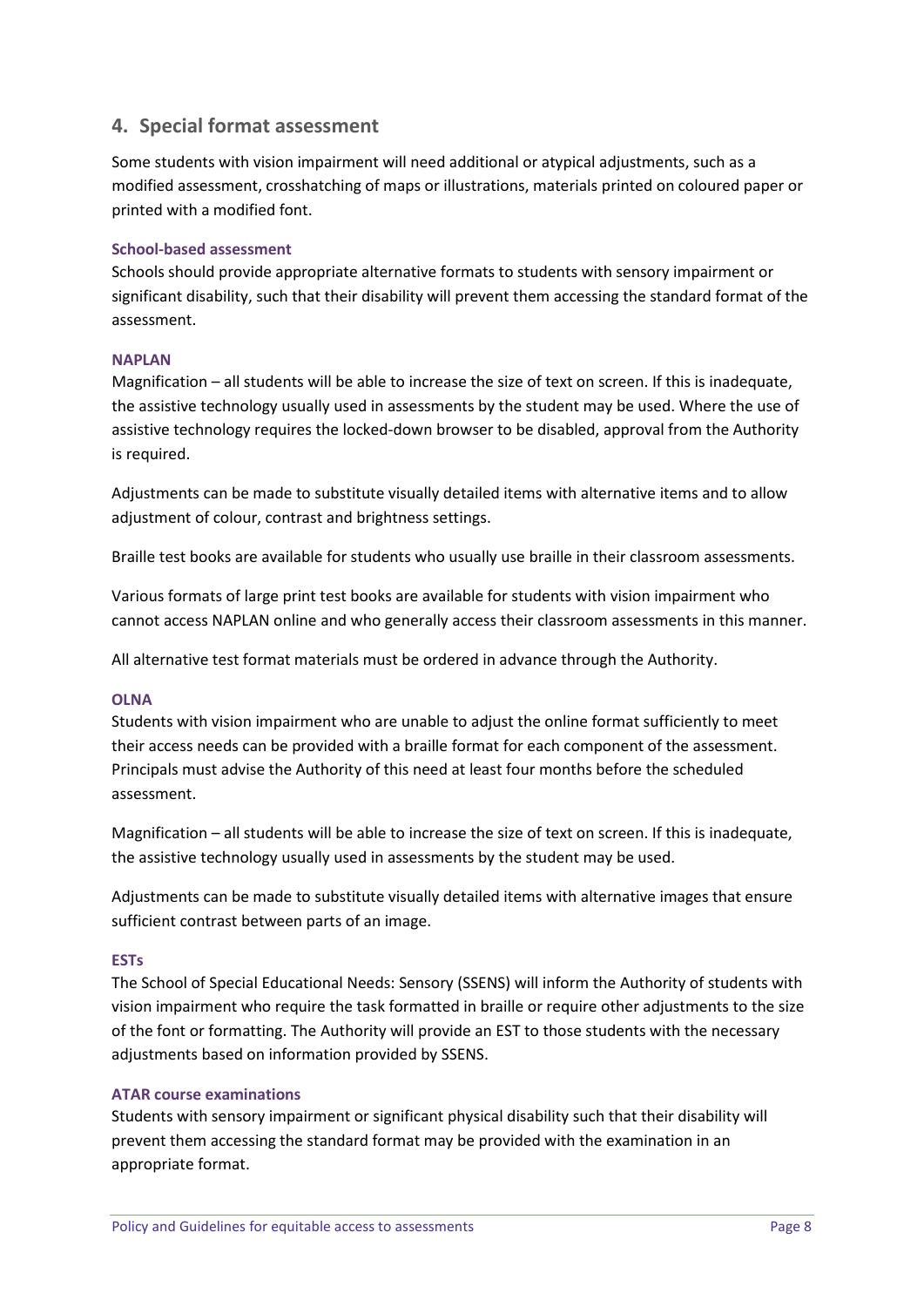# **5. Oral/sign support**

Students who are deaf or have a hearing loss may access oral or signed communication (e.g. Auslan). The support person must be a skilled and familiar communication partner with the student and is permitted to read or sign the instructions in all assessments.

Parents, family members or another student are not permitted to be used as a support person.

#### **School-based assessment**

Signing is permitted in all school assessments.

#### **NAPLAN**

Signing is permitted only for those sections of the tests that can be read to students without hearing loss.

Spelling items may not be signed. Spelling items that are accompanied by audio in NAPLAN online will be substituted with alternative items on application of the appropriate disability access code.

#### **OLNA**

Signing is permitted only for those sections of the tests that can be read to students without hearing loss. Supervisor instructions may need to be given in writing.

#### **ESTs**

Signing is permitted only for those sections of the task that can be read to students without hearing loss.

#### **ATAR course examinations**

Signing is permitted in all aspects of ATAR examinations.

#### **6. Support person**

#### **General information**

A support person can provide different types of support to help students with disability access assessments.

Parents, family members or another student are not permitted to be used as a support person.

#### **School-based assessment**

A support person may be granted for students with a physical disability who are unable to manipulate the assessment materials by themselves.

The support person:

- must not be a person likely to have a conflict of interest
- can be another appropriate person engaged by the school.

#### **NAPLAN**

A NAPLAN support person can be used for the NAPLAN reading, language conventions and numeracy tests. A NAPLAN support person is not allowed for the writing test. (A scribe is the appropriate equivalent adjustment for the writing test.)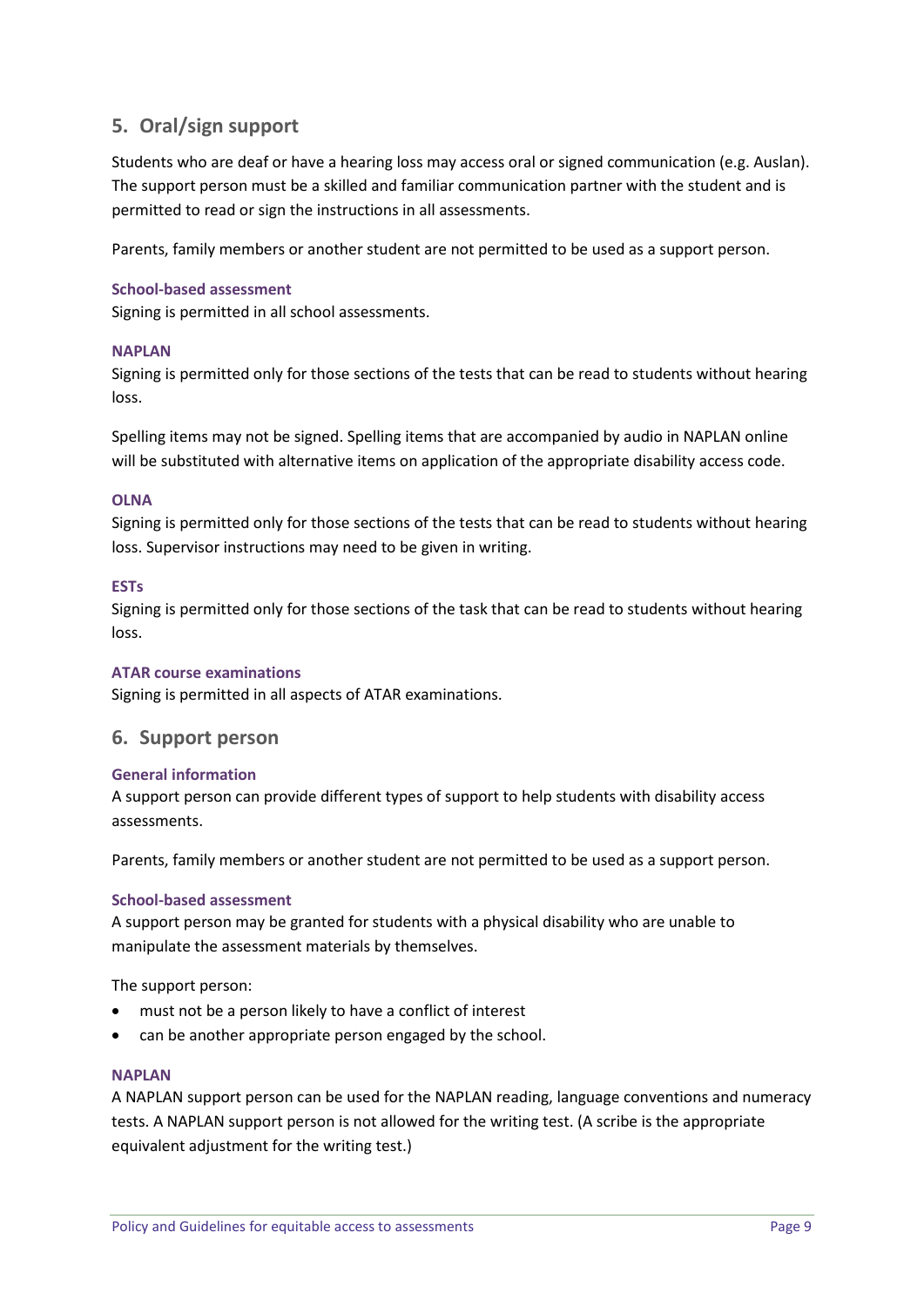A NAPLAN support person is officially engaged by the school and can undertake tasks for students with a disability such as:

- assisting with access to the reading, conventions of language and numeracy tests, for example by clicking on or dragging answers indicated by the student, or typing short responses or answers dictated by the student for the tests
- providing access to the test by logging in for the student
- reading aloud only those elements of the test that can be read to all students.

More information on NAPLAN support persons can be found in the *National protocols for test administration* and the *NAPLAN online handbook for principals and NAPLAN coordinators*.

The support person:

- cannot be a person with responsibility for administering the assessment
- can be a teacher
- can be another appropriate person engaged by the school
- cannot be the parent/carer or a family member of any student in the class of students being tested.

#### **OLNA**

A support person can be used for the OLNA reading and numeracy components. A support person is not allowed for the writing component. (A scribe is the appropriate equivalent adjustment for the writing component.)

A support person may be a teacher, or person officially engaged by the school to assist students with disability who can assist the student, to access the assessment by navigating the online environment and/or by selecting responses to multiple-choice items as indicated by the student in the reading and/or numeracy components.

A support person can read aloud only those elements of the assessment that can be read to all students.

#### **ESTs**

A support person may be granted for students with a physical disability who are unable to manipulate the test materials by themselves. The support person cannot be the teacher or person with responsibility for administering the assessment.

#### **ATAR course examinations**

A support person may be granted for students with a physical disability who are unable to manipulate the examination materials by themselves.

The support person:

- must not be a person likely to have a conflict of interest
- can be another appropriate person engaged by the school.

#### **6. a) Reader**

#### **School-based assessment**

A recorded assessment or reader may be granted for a candidate with a specific learning disorder with impairment in reading or vision impairment such that the disability will prevent them from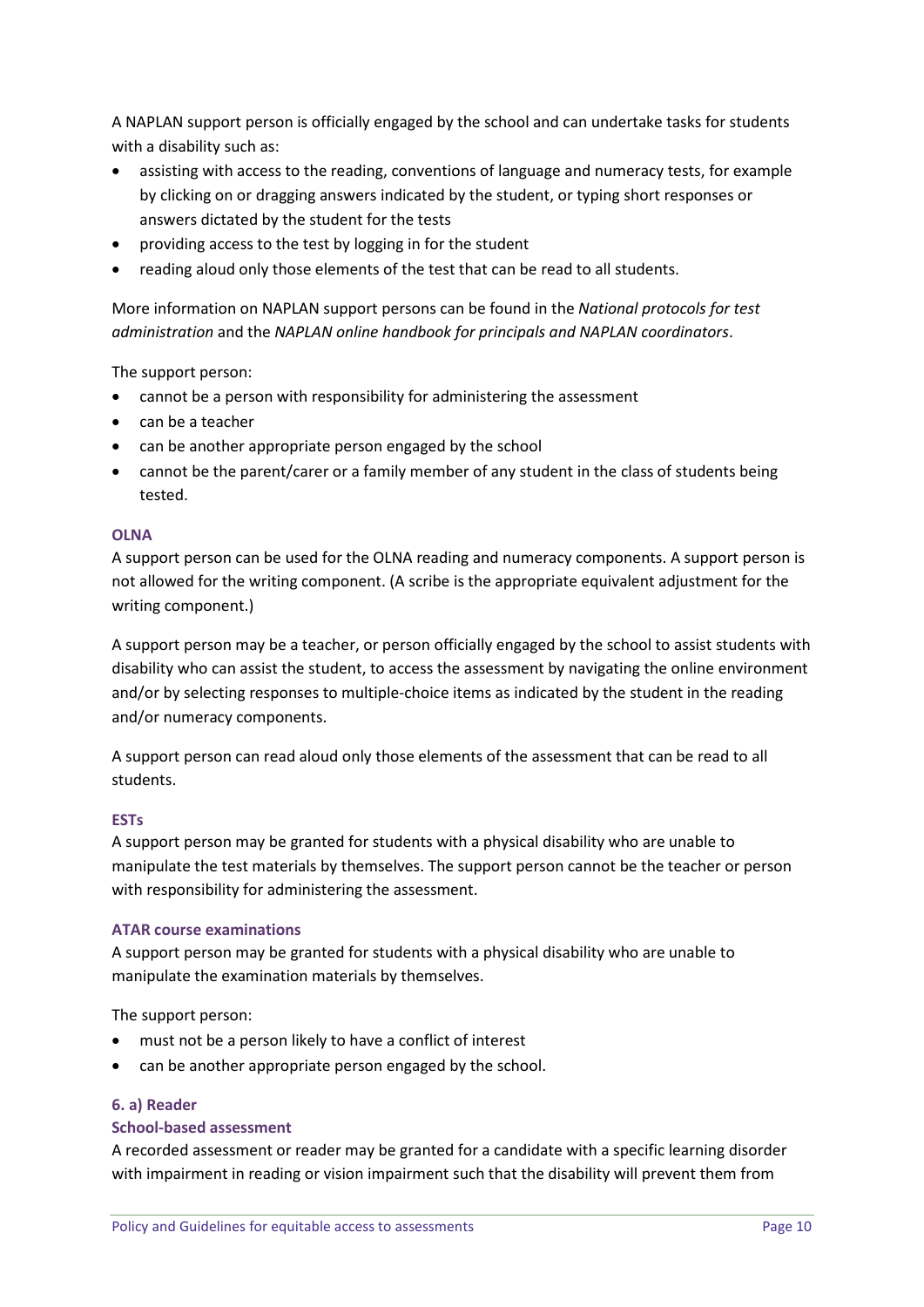accessing the content of a standard written assessment. Use of a C-Pen Exam Reader scanning pen may be granted for students needing reading support.

#### **NAPLAN**

Reading to a student is not considered an adjustment for disability for NAPLAN as:

- **all students** can ask to have the instructions for all tests, the numeracy questions (but not those numerals or symbols embedded in text), and the writing prompt read to them; and
- **no students** can have stimulus materials or questions in reading and language conventions read to them.

Either the supervising teacher or a support person may read questions where permitted.

#### **OLNA**

Reading to a student is not considered an adjustment for disability for OLNA as:

- **all students** can ask to have the instructions for all tests, the numeracy questions (but not those numerals or symbols embedded in text), and the writing prompt read to them; and
- **no students** can have stimulus materials or questions in the reading assessment read to them.

Either the supervising teacher or a support person may read questions where permitted.

#### **ESTs**

A reader or recorded task may be granted for a student with a reading disorder or vision impairment such that the disability will prevent them from accessing the content of a standard written task.

#### **ATAR course examinations**

While a reader is not available in ATAR examinations, a recorded examination may be granted for a candidate with a reading disorder or vision impairment such that the disability will prevent them from accessing the content of a standard written examination. Use of a C-Pen Exam Reader scanning pen may be granted for students needing reading support.

#### **6. b) Scribe**

Students with physical disability who are unable to write or type may need to have a scribe.

#### **School-based assessment**

A scribe may be granted for students with a writing or physical disability. Where a scribe is provided, additional working time is also allowed to compensate for delays in the communication of instructions.

#### **NAPLAN**

A scribe may be provided for NAPLAN in the writing test for a student with disability who meets **all** of the following criteria:

- the student has significant difficulty with the physical act of typing due to a disability (this does not refer to a student's difficulty processing what they want to type) or lacks fine motor control due to a disability, or experiences excessive fatigue of hands or upper limbs due to a disability; and
- the student regularly works with a scribe in the classroom; and
- the student would be unable to access the writing tests by any of the other adjustments available.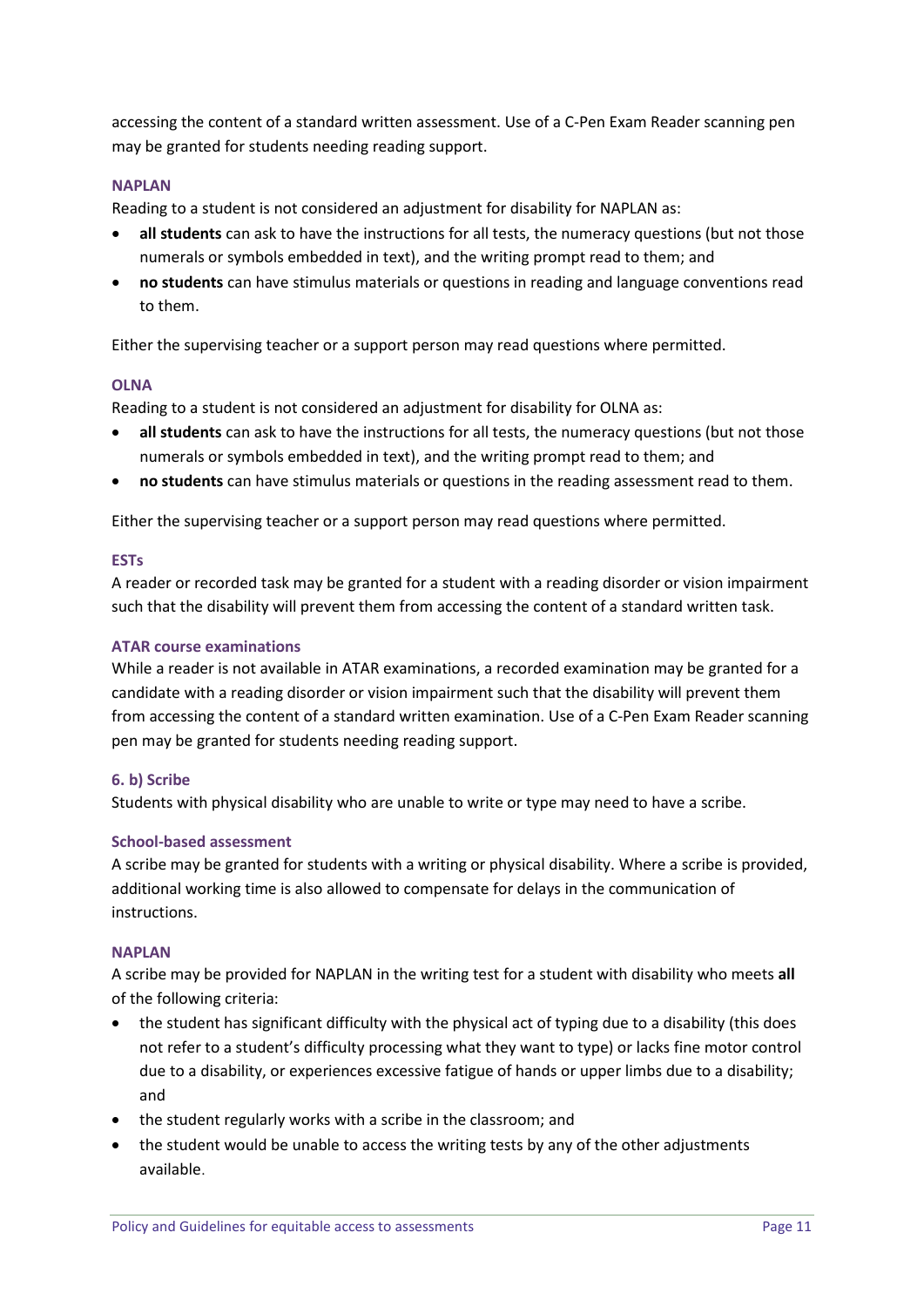Scribes must have experience working as a scribe, be officially and regularly engaged by the school, and be aware of and abide by the NAPLAN scribe rules. A scribe is not permitted for a student with a temporary injury.

The scribe rules explain requirements, such as writing or typing as the student dictates, and not suggesting or prompting the student for ideas or words. The scribe rules can be found in the *National protocols for test administration* and *Handbook for principals.*

#### **OLNA**

A scribe can be used for the OLNA writing test to assist a student with disability, provided the student has been using a scribe in their regular class assessments. Scribes must have experience working as a scribe, be officially and regularly engaged by the school, and be aware of and abide by the NAPLAN scribe rules. A scribe is not permitted for a student with a temporary injury.

The scribe must write (type) as the student dictates and may not suggest or prompt the student for idea or words. Further information regarding the role of a scribe is available in the *OLNA Handbook*.

#### **ESTs**

A scribe may be granted for students with a writing or physical disability. Where a scribe is provided, additional working time is also allowed to compensate for delays in the communication of instructions.

#### **ATAR course examinations**

A scribe may be granted for students with a writing or physical disability. Where a scribe is provided, additional working time is also allowed to compensate for delays in the communication of instructions.

# **7. Use of a computer/assistive technology**

#### **School-based assessment**

Students with a permanent disability, such as muscular dystrophy, may use a computer for their school assessments. Spelling and grammar checks are not allowed. Additional working time is not usually allowed if assistive technology is provided. A computer is not suited to assessments requiring equations or calculations. In some courses, students with vision impairment may be granted a braille computer and/or a computer with voice output.

#### **NAPLAN paper (Year 3 writing)**

Use of a computer may be permitted for all tests for students with disability who use this adjustment for their usual classroom assessments and for students with temporary injuries, such as a broken arm. Schools must seek advice and/or approval from the Authority for this adjustment prior to testing.

• Software providing text-to-speech outputs is permitted to enable students with disability who usually use this type of adjustment to access their own responses in all tests, where appropriate.

Unacceptable aspects of computer/assistive technology use include:

- word prediction
- spelling and grammar checking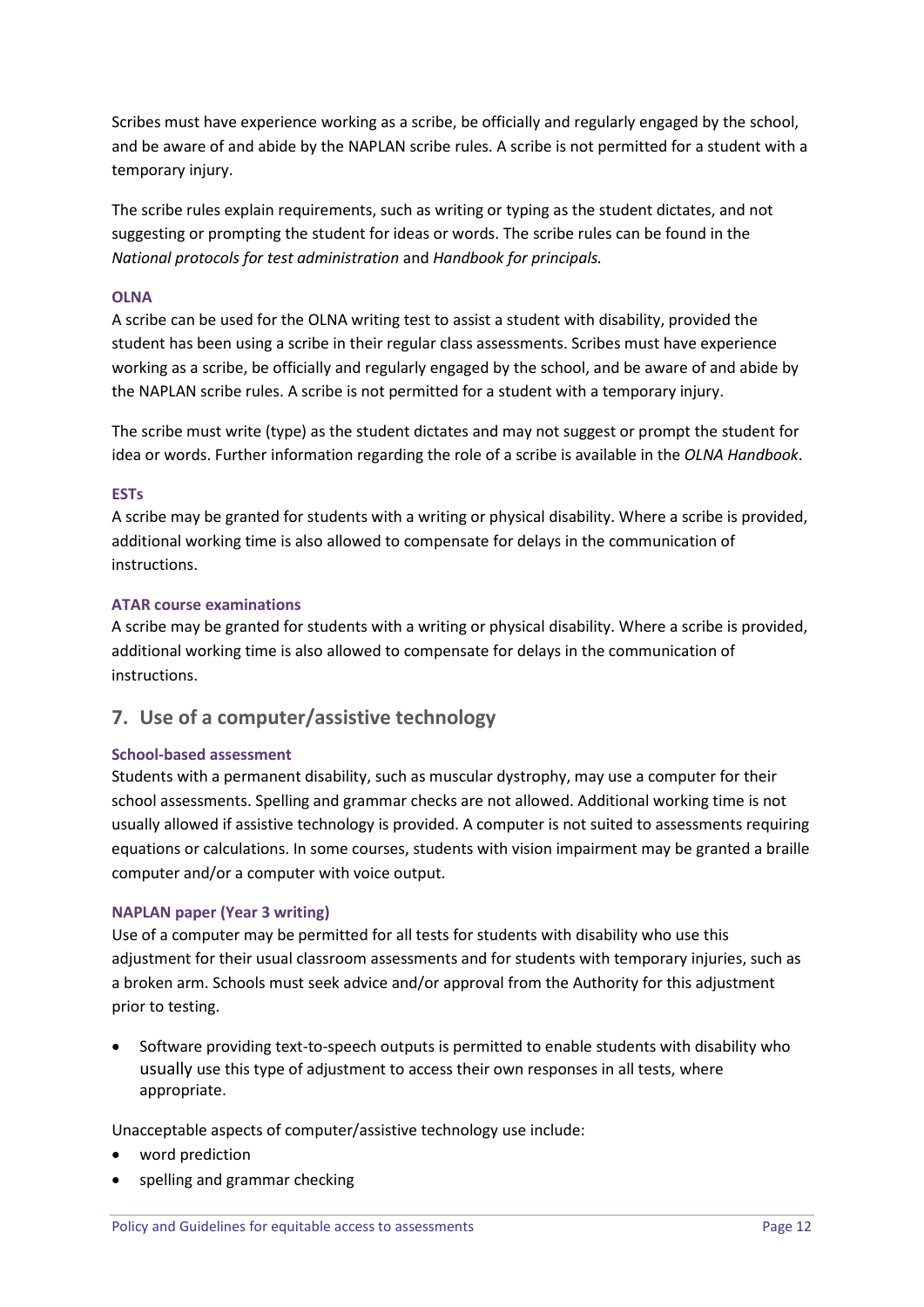- text-to-speech software for language conventions and reading tests
- calculator use (during the non-calculator numeracy tests)
- internet/internal network access.

#### **NAPLAN**

Students can use motor-assistive technologies that are compatible with the platform and the test construct. Approval is required if the use of the assistive technology requires the locked-down browser to be disabled.

#### **OLNA**

Students can use motor-assistive technologies that are compatible with the platform and the test construct.

#### **ESTs**

Students with a permanent disability, such as muscular dystrophy, and who have been using a computer as part of their mode of assessment over several years, may be granted the use of a computer by the school. Spelling and grammar checks are not allowed. Additional working time is not usually allowed. Poor handwriting is not considered a disability that necessitates a computer unless it results from a diagnosed disabling condition. A computer is not suited to assessments requiring equations or calculations.

#### **ATAR course examinations**

Students with a permanent disability, such as muscular dystrophy, which severely impairs handwriting, and for whom no other provision has been shown to be effective, may be granted the use of a computer. Spelling and grammar checks and word counts are not allowed. Additional working time is not usually allowed if assistive technology is provided. Poor handwriting is not considered a disability that necessitates a computer unless it results from a diagnosed disabling condition. A computer is not suited to examinations requiring equations or calculations. In some courses, students with vision impairment may be granted a braille computer and/or a computer with voice output.

### **8. Modification to environment**

#### **School-based assessment**

Depending on the student's specific need arrangements for separate supervision, special furniture, lighting or other environmental conditions are appropriate.

#### **NAPLAN paper and online**

The principal may approve arrangements for separate supervision, special furniture, lighting or other environmental conditions.

#### **OLNA**

The principal may approve arrangements for separate supervision, special furniture, lighting or other environmental conditions.

#### **ESTs**

The principal may approve arrangements for separate supervision, special furniture, lighting or other environmental conditions.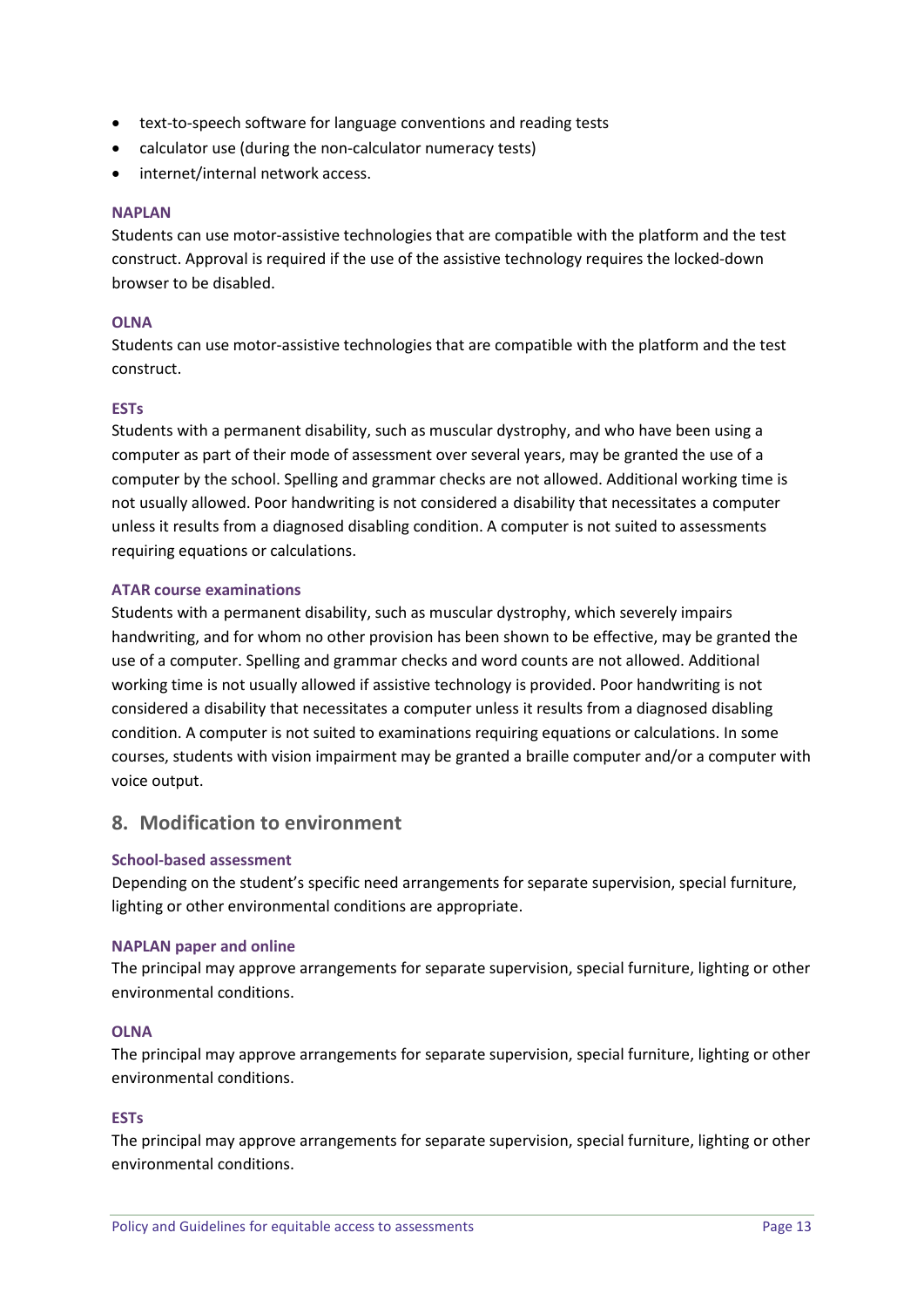#### **ATAR course examinations**

Requests for separate supervision, special furniture, lighting or other environmental conditions will need to be applied for through the Equitable Access to Assessment process.

### **9. Access to medication**

Medication may refer to oral medication, eye drops, nasal sprays, ointments etc.

#### **School-based assessment**

For the ongoing treatment for medical conditions, medication may be taken in and used during an assessment. The principal may approve this arrangement. No additional time is provided for the taking of medication.

#### **NAPLAN**

For the treatment for ongoing medical conditions, medication may be taken in and used during an assessment. The principal may approve this arrangement. No additional time is provided for the taking of medication; however, the test administrator may pause the test.

#### **OLNA**

For the treatment for ongoing medical conditions, medication may be taken in and used during an assessment. The principal may approve this arrangement. No additional time is provided for the taking of medication.

#### **ESTs**

For the treatment for ongoing medical conditions, medication may be taken in and used during an assessment. The principal may approve this arrangement. No additional time is provided for the taking of medication.

#### **ATAR course examinations**

Requests for the treatment for ongoing medical conditions s will need to be applied for through the Equitable Access to Assessment process. Medication may be taken in and used during an assessment although no additional time is provided. Rest breaks will be provided where the candidate is required to leave the room for taking medication or receiving medical assistance.

# **Process for application for Equitable Access to Assessments**

### **School-based assessment**

The Authority recommends that schools implement adjustments for eligible students that are appropriate for the type of assessment. These adjustments should be consistent with the information provided in Appendix 1 and 2.

#### **NAPLAN**

Adjustments are provided to students with disability to support access to the tests and encourage maximum participation. These adjustments are detailed in the *National protocols for test administration* [\(https://www.nap.edu.au/naplan/school-support/national-protocols-for-test](https://www.nap.edu.au/naplan/school-support/national-protocols-for-test-administration)[administration\)](https://www.nap.edu.au/naplan/school-support/national-protocols-for-test-administration) and the *Handbook for principals* [\(https://k10outline.scsa.wa.edu.au/home/assessment/testing/naplan/schools/publications\)](https://k10outline.scsa.wa.edu.au/home/assessment/testing/naplan/schools/publications).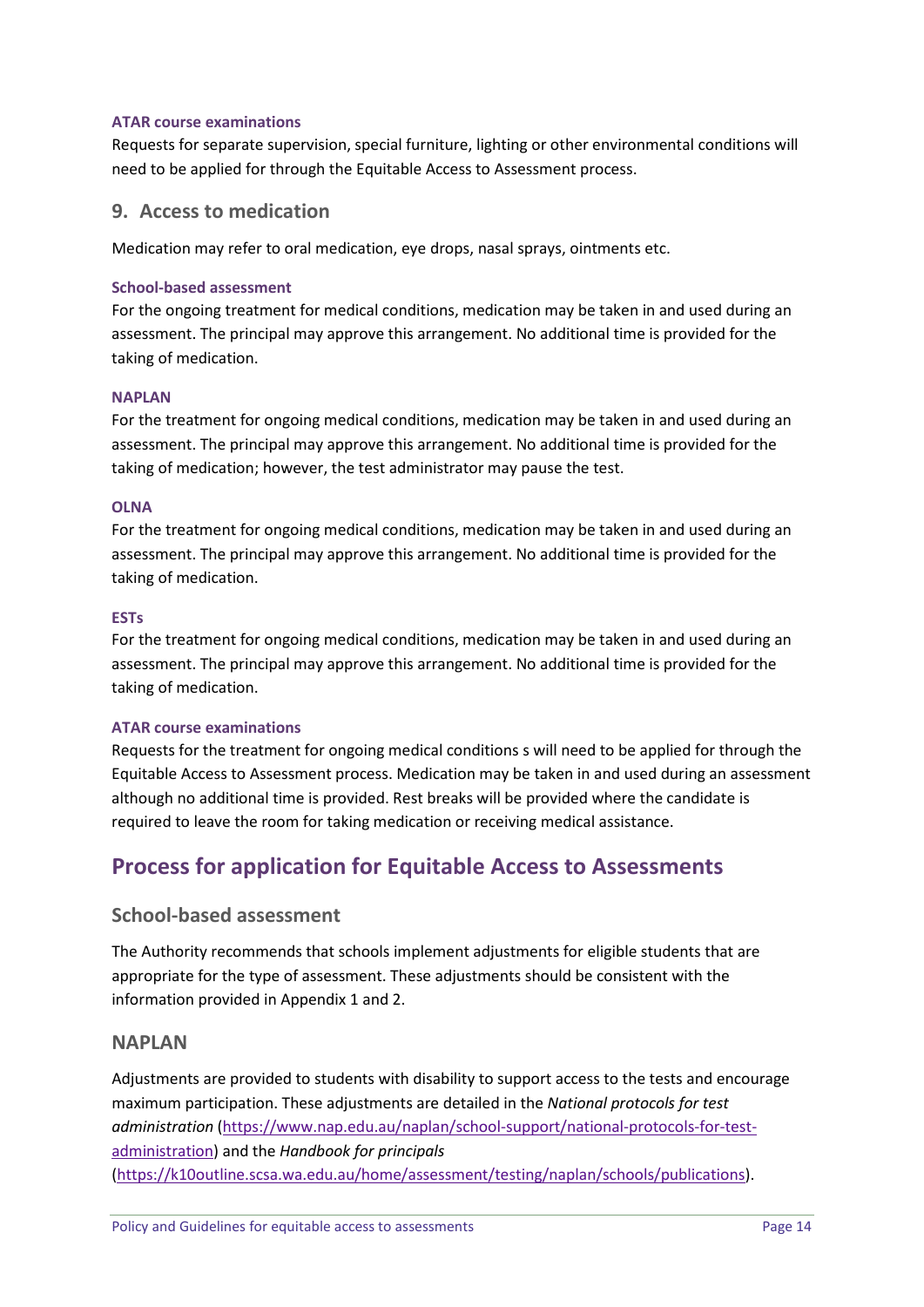ACARA has developed example adjustment scenarios demonstrating the application of adjustments permitted in NAPLAN tests. These scenarios were developed to support schools in their assessment of students requiring adjustments to participate in NAPLAN tests [\(https://www.nap.edu.au/naplan/school-support/adjustments-for-students-with](https://www.nap.edu.au/naplan/school-support/adjustments-for-students-with-disability/disability-adjustments-scenarios)[disability/disability-adjustments-scenarios\)](https://www.nap.edu.au/naplan/school-support/adjustments-for-students-with-disability/disability-adjustments-scenarios).

Schools must submit applications for, and receive approval from, the Authority, as the test administration authority for Western Australia, on the prescribed form before the date indicated on the form for the following adjustments:

#### **NAPLAN:**

- alternative print formats for students with vision impairment who cannot access the online test
- braille format
- use of a computer for Year 3 writing
- use of a scribe for the writing test
- colour contrast modification that requires the locked-down browser to be disabled
- use of assistive technologies that require the locked-down browser to be disabled.

All other adjustments are made at the discretion of the school, with decisions based on their documented evidence of diagnosis of the disability and the usual practice within the school in assessment situations.

### **OLNA**

Schools must complete the relevant section of the OLNA Dashboard by the specified date indicating any student needing adjustments. Late applications cannot be accepted due to the programming required to accommodate the needs of these students. Students needing adjustments, who have not been registered by the due date, will need to sit the assessment in the next assessment window. Alternatively, students may choose to sit the assessment under standard conditions in the current assessment window and apply for adjustments for the next sitting, if required.

Principals must document all adjustment arrangements and keep a record for audit purposes. Where it is deemed by the Authority that a student has been provided with disability adjustments without sufficient evidence of need, and that the student has been advantaged by this action, any assessment results may be invalidated, and the student may be required to re-sit the assessment without the adjustment.

### **ESTs**

Schools do not need to advise the Authority of any student needing specific adjustments.

Principals must document all adjustment arrangements and keep a record for audit purposes. Where it is deemed by the Authority that a student has been provided with disability adjustments without sufficient evidence of need, and that the student has been advantaged by this action, any assessment results may be invalidated.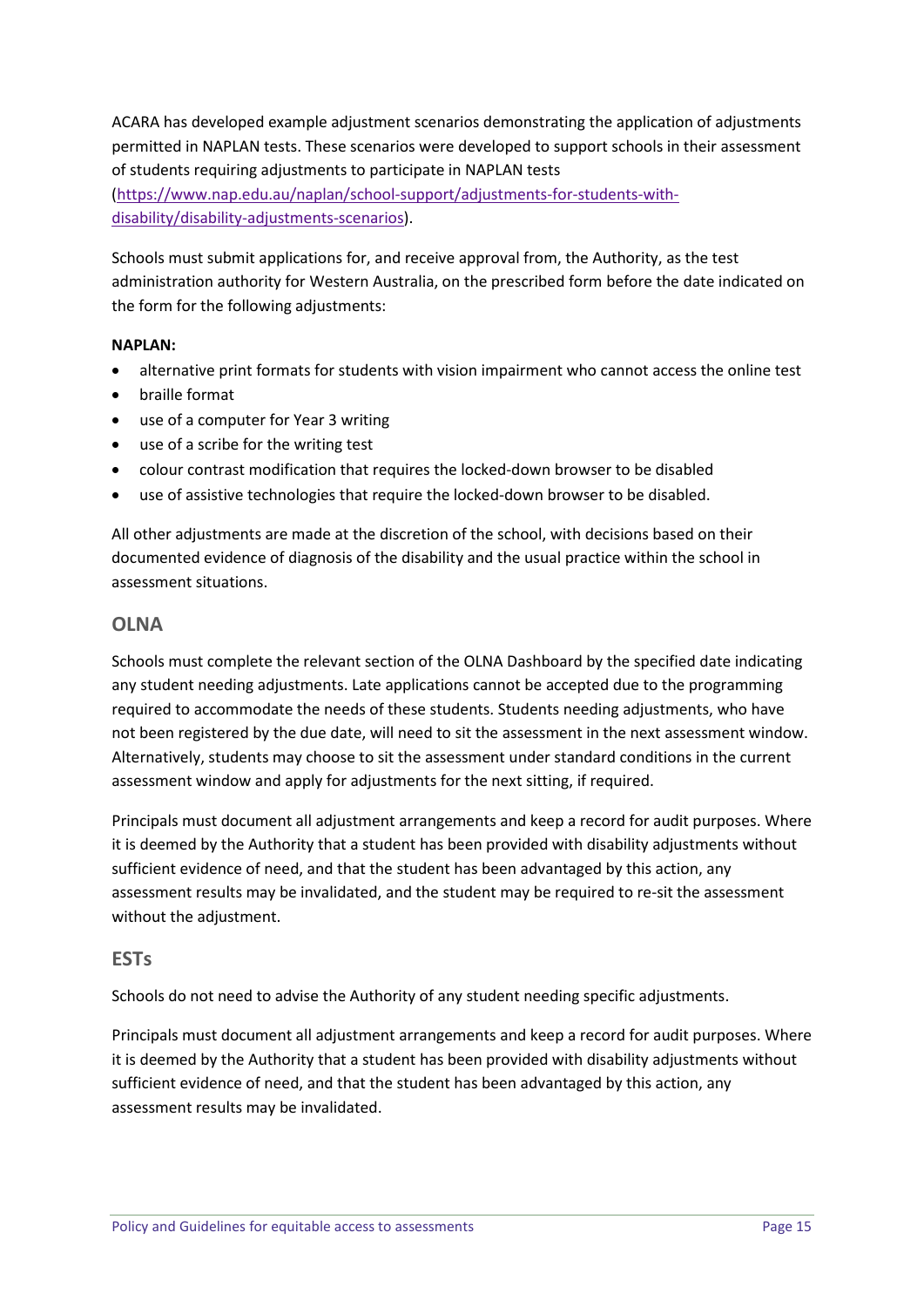# **Specific procedures for ATAR course examinations**

# **Eligibility for Equitable Access to Assessment arrangements**

Examinations for all candidates are conducted under standardised conditions, unless an adjustment has been deemed necessary by the Authority to accommodate impaired access to the examination caused by a disability. Candidates are eligible for equitable access to assessments when it can be demonstrated that their capacity to access the examination is impaired due to:

- hearing loss
- physical disability or fine motor disorders
- psychological or mental health disorders
- severe health impairment
- specific learning disorder
- vision impairment.

### **Early engagement and early application**

The Authority encourages schools to engage with the Authority as early as possible to discuss any issues related to managing students (Years 7–11) who may be eligible for or require specific adjustment in the ATAR course examinations.

Early engagement allows schools to discuss interventions and implement appropriate adjustments for school-based assessments in the years preceding ATAR course studies, to ensure they are consistent with the equitable access to assessment arrangements likely to be approved for ATAR course examinations.

For long term, permanent and unchanging conditions, it is expected a school will submit a formal application for Equitable Access to Assessments arrangements as early as possible in Year 11.

Such Authority-approved applications will provide schools and students with certainty about the arrangements that will be in place for the student when sitting Year 12 ATAR course examinations, and will allow schools to implement appropriate arrangements in school assessments.

### **The application process**

Schools should apply for equitable access to assessment arrangements in the year the student first enrols in an ATAR course (usually Year 11). The Authority encourages schools to engage with the Authority as early as possible to discuss issues relating to appropriate arrangements and evidence requirements.

Students who have approved equitable access to assessment arrangements can generally expect that these provisions will be replicated for any additional ATAR courses undertaken in subsequent years, provided there is no change in their condition and the additional course is examined in a similar format. The Authority may request additional and/or updated evidence where it is deemed appropriate.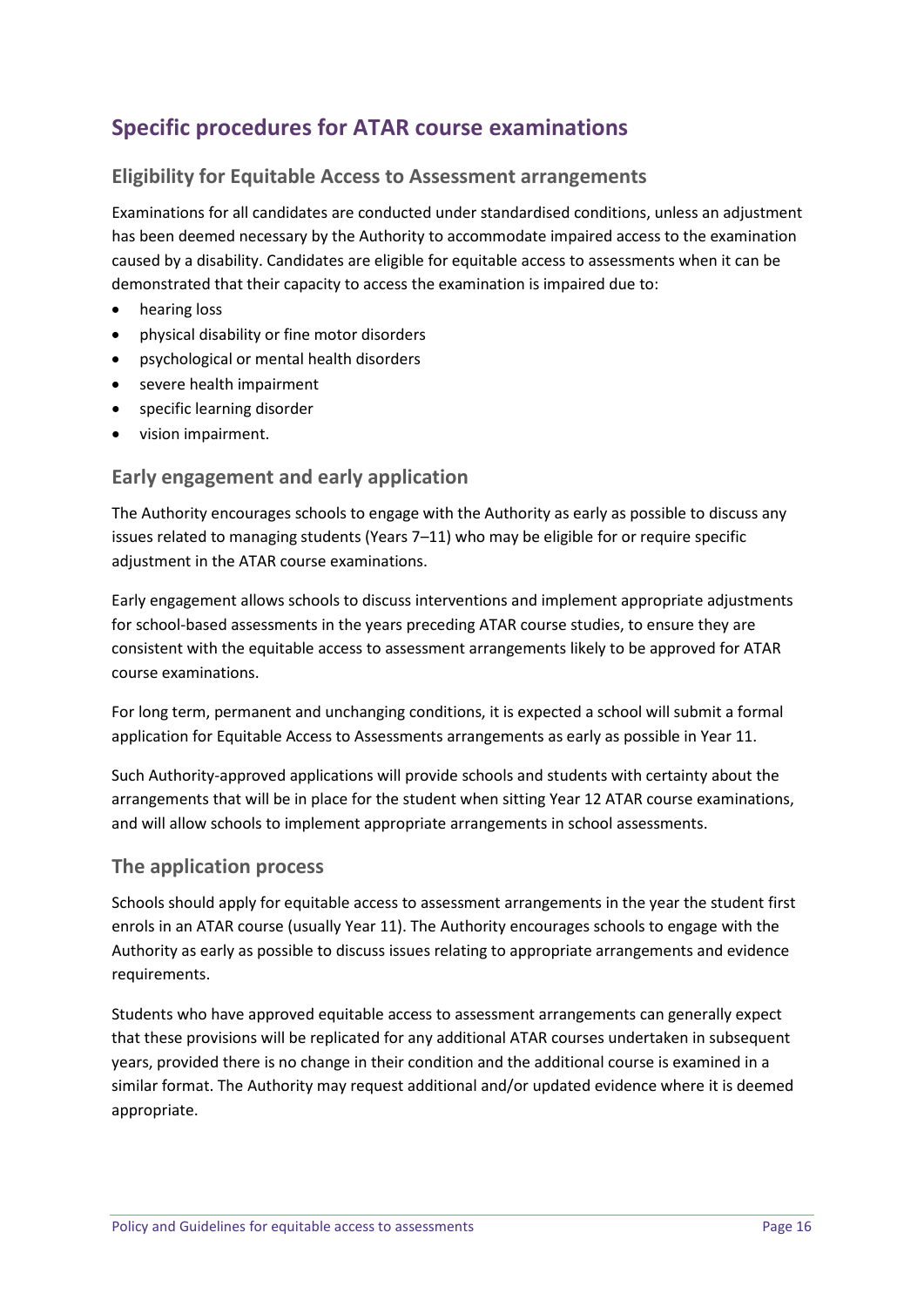A candidate's application for Equitable Access to Assessment arrangements is to be completed and submitted by their school by the deadline provided by the Authority. Non-school candidates are required to lodge their application directly to the Authority.

The Authority considers information from the candidate's medical practitioner, psychologist or other relevant health professional to determine the adjustments that may be required. The manner and extent to which the disability/illness impairs the candidate's access to the examination will determine the appropriate adjustments. Some candidates with a disability/illness will not need equitable access to assessment arrangements to access their examinations.

Health professionals should consult the Authority's guidelines (Appendix 1) before making recommendations about adjustments to standard conditions. Professional, educational and academic assessments and recommendations are considered on a case-by-case basis.

The school case coordinator will outline specific adjustments that have been made at school to cater for the impact of the student's disabilities that are preventing access to the standard assessment.

To enable an informed professional judgement, the Authority will contact the case coordinator if the supporting information is incomplete or additional information is required.

Equitable Access to Assessment applications are considered under their disability categories. Assessment panels with expertise in the relevant disability and the education field apply consistent criteria to assess each application. Appropriate adjustments will be determined to accommodate the functional impact of the disability that impairs the candidate's access to the examination, as demonstrated by the evidence provided.

Following notification of the outcome of the application, several options are available should the case coordinator believe that the approved adjustments are not appropriate.

- A review process is only available to reconsider an application if new information has come to light since the original submission of application. This applies where there is a new diagnosis or deterioration in an existing diagnosis. Requests for a review are to be made by the case coordinator.
- An appeal may be made by the case coordinator should the student or parent not be satisfied with the decision made by the assessing panels. The appeal must cite evidence they believe has been overlooked by the panel in making their decision. Appeals are considered by a multi-disciplinary committee and must be received within 14 days of receiving a decision notification.

# **Roles and responsibilities within the Equitable Access to Assessment arrangements process**

What the school must do:

- identify students with disability, illness or impairment who may be eligible for specific adjustments in their assessments
- consider whether the student's request for equitable access to assessment is appropriate and consistent with the eligibility requirements
- work with the student and parent to complete the relevant sections of the application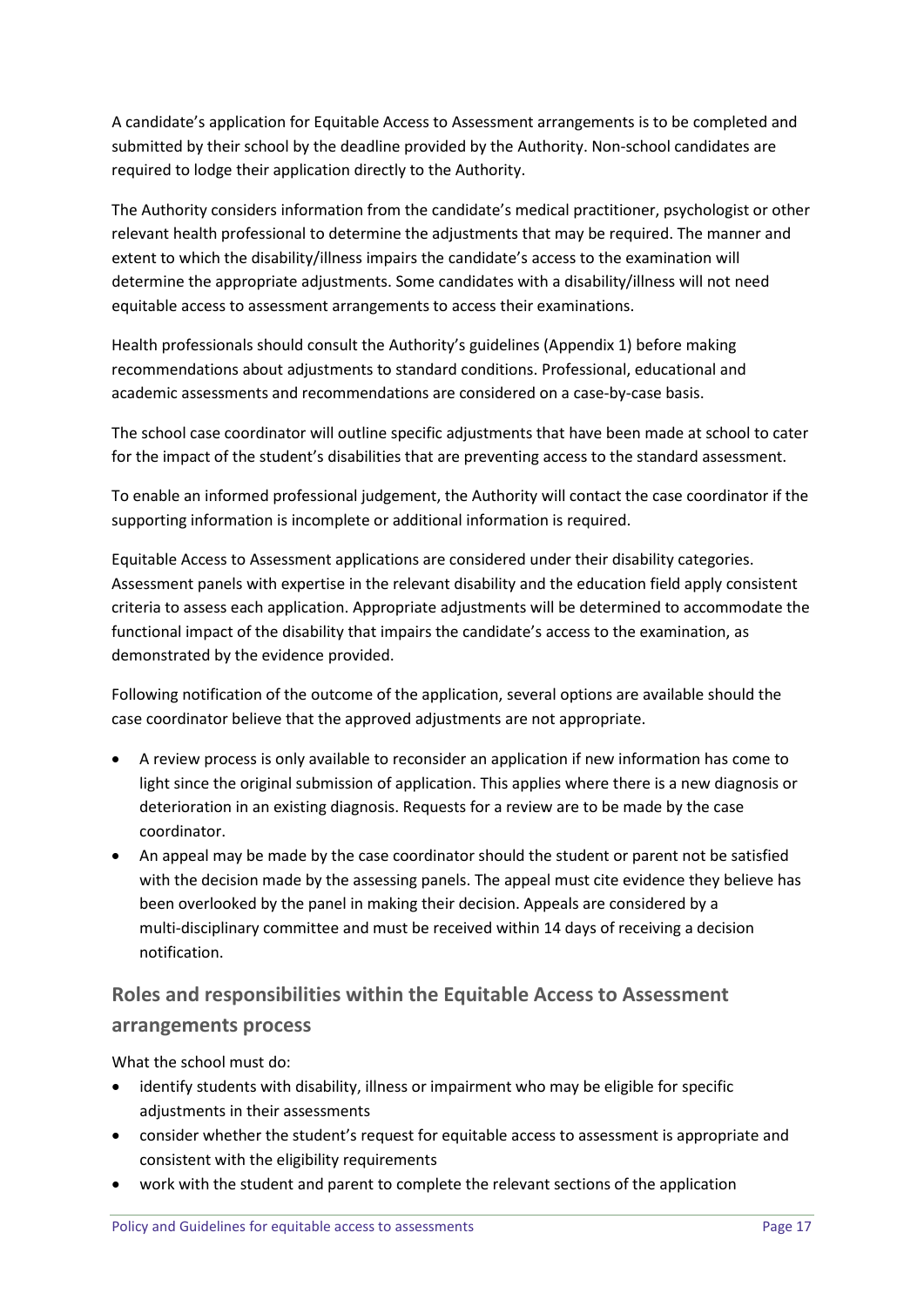- request any necessary documentation and evidence from the student/parent
- consult with the Authority if unsure about appropriate arrangements
- administer tests/essays where required and gather other relevant supporting evidence
- complete the application for equitable access to assessment and submit it to the Authority, along with all supporting documentation, as early as possible, and at the latest by the date published in the Authority's Activities Schedule
- confirm the approved arrangements with the student and implement these in school assessments.

What the School Curriculum and Standards Authority will do:

- based on evidence provided, make a decision for each of the examinations
- advise the student and school of all approved arrangements
- implement the approved specific adjustments during the ATAR course examinations.

For ATAR courses, the Authority recommends that schools implement the specific adjustments that are likely to be approved by the Authority for the ATAR course examinations. Adjustments implemented by the school that do not meet the eligibility criteria established by the Authority for equitable access to assessment for the ATAR course examinations are unlikely to be approved. Schools should consult with the Authority if they are unsure about appropriate arrangements.

The Authority does not automatically accept a medical/psychological provider's advice or replicate the specific adjustment that a school may have put in place for school-based assessment. The reasons for this are:

- each school applies its own policy for school-based assessments. This policy varies from school to school, cannot be controlled by the Authority and may be affected by factors not directly related to the level of disability of the student
- the functional impact of a candidate's disability and its effect on accessing a particular assessment may vary. A candidate may not demonstrate the need for adjustments for some assessments, or may need different adjustments in different assessments. The adjustments needed may change over time
- medical/psychological providers are often not aware of the Authority's *Equitable Access to Assessment Policy*, the requirements of each examination and/or what types of equitable access arrangements are available and reasonable to assist with access to the examination
- medical/psychological providers vary in their recommendations as to the specific adjustments suggested for a given disability/illness. It would be inconsistent and potentially unfair to other candidates with a similar disability/illness for the Authority to simply follow each consultant's recommended adjustments.

# **Disability categories, appropriate arrangements and evidence requirements**

The following is a guide to schools in their case management of students identified as having permanent or temporary disabilities/illnesses. Students are eligible for equitable access to assessment arrangements when it can be demonstrated that their access to an ATAR course examination is impaired by their condition. Generally, approved arrangements are not cumulative except for severe, multiple disabilities causing different impediments to access. Schools are encouraged to contact the Authority through the early engagement process before implementing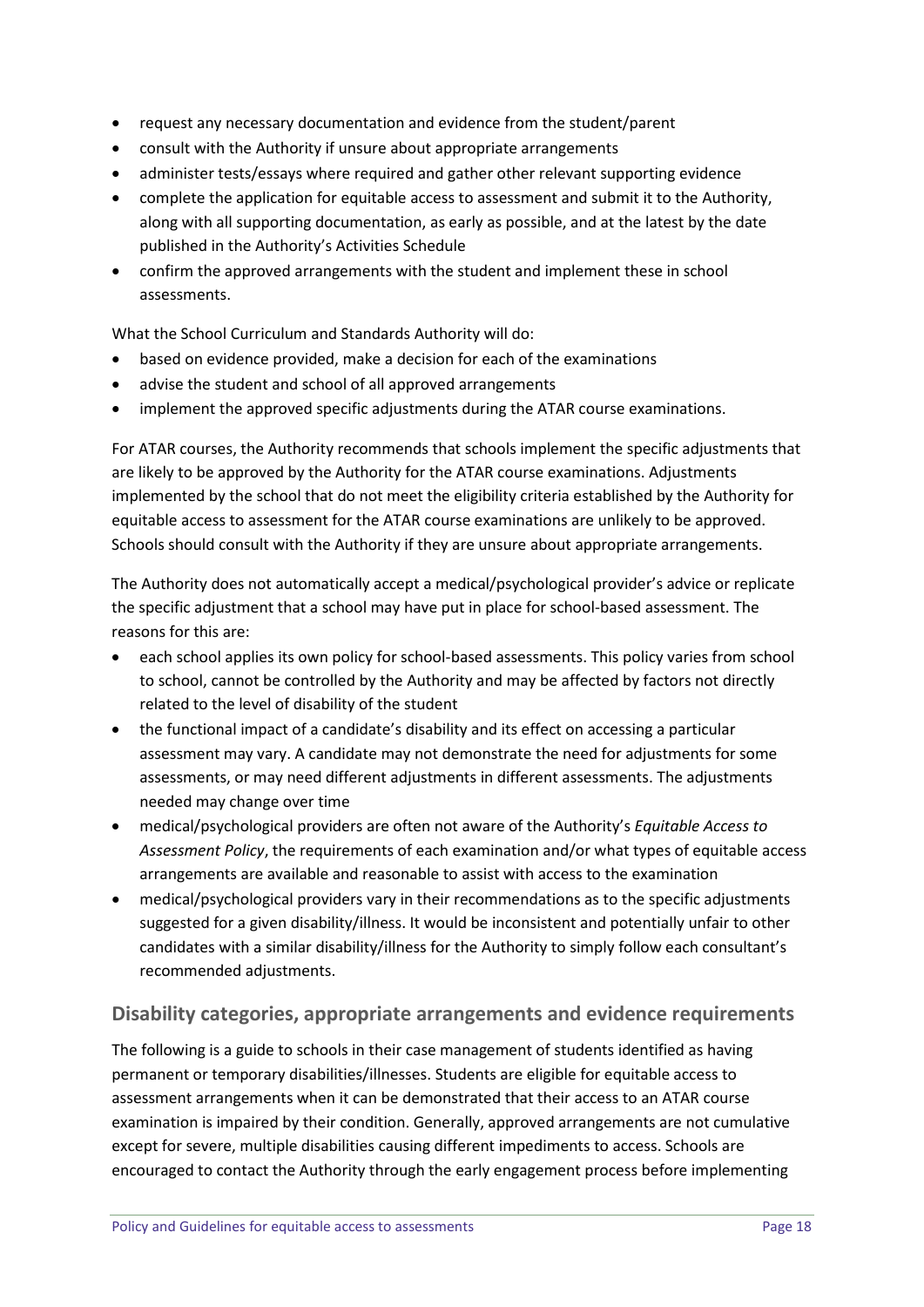multiple arrangements, or the highest level of adjustment for a disability where a range of possibilities are listed.

**Candidates who are deaf or have severe hearing loss** may be granted a supervisor who can answer questions relating to organisational matters or assist with vocabulary (oral/sign interpreter) during reading time. Oral instructions can be provided in writing. Other equitable access to assessment arrangements for candidates with hearing loss may be granted after consideration of the severity and demonstrated impact of the hearing loss on accessing the examination. Advice is sought from the School of Special Educational Needs – Sensory (SSENS).

**Candidates with severe vision impairment** may be granted a supervisor who can assist with the conduct of the examination. An oral reading of sections of the paper may also be granted to students who have severe vision impairment. Extra reading time, working time and/or rest breaks and use of magnification aids are arrangements that may be granted, depending on the severity and demonstrated impact of the impairment in the examination situation. Advice is sought from the School of Special Educational Needs – Sensory (SSENS).

**Candidates with specific learning disorders** may be granted additional working time. Candidates needing reading support may be granted the use of a C-Pen Exam Reader scanning pen. Applications must be supported by a school case-management history, current psychometric results, essays, and reading/written expression/mathematical results (as applicable).

**Candidates with mental health conditions** may be granted out-of-order seating, permission to take medication, rest breaks or extra working time, or separate supervision. See Appendix 3 for additional information for *Mental health conditions*.

**Candidates with other medical conditions/physical disabilities** may be granted arrangements listed in Appendix 1, as indicated by supporting evidence of the severity of the condition and its impact.

# **Sickness/misadventure considerations**

Candidates who suffer from a temporary sickness, non-permanent disability or an unforeseen event close to or during the ATAR course examinations, which they believe may have resulted in performance below expectations or non-attendance in particular examinations, can apply for assessment consideration. Application is made directly to the Authority by the candidate after the examination/s.

Sickness/misadventure arrangements are not available to non-school candidates.

Refer to Appendix 4 for the Guidelines for Sickness/misadventure considerations.

# **Further information**

Further advice or assistance in determining appropriate disability adjustments is available from:

NAPLAN – [naplan@scsa.wa.edu.au](mailto:naplan@scsa.wa.edu.au) OLNA – [olna@scsa.wa.edu.au](mailto:olna@scsa.wa.edu.au) ESTs – [info@scsa.wa.edu.au](mailto:info@scsa.wa.edu.au) ATAR course examinations – [exams@scsa.wa.edu.au](mailto:exams@scsa.wa.edu.au)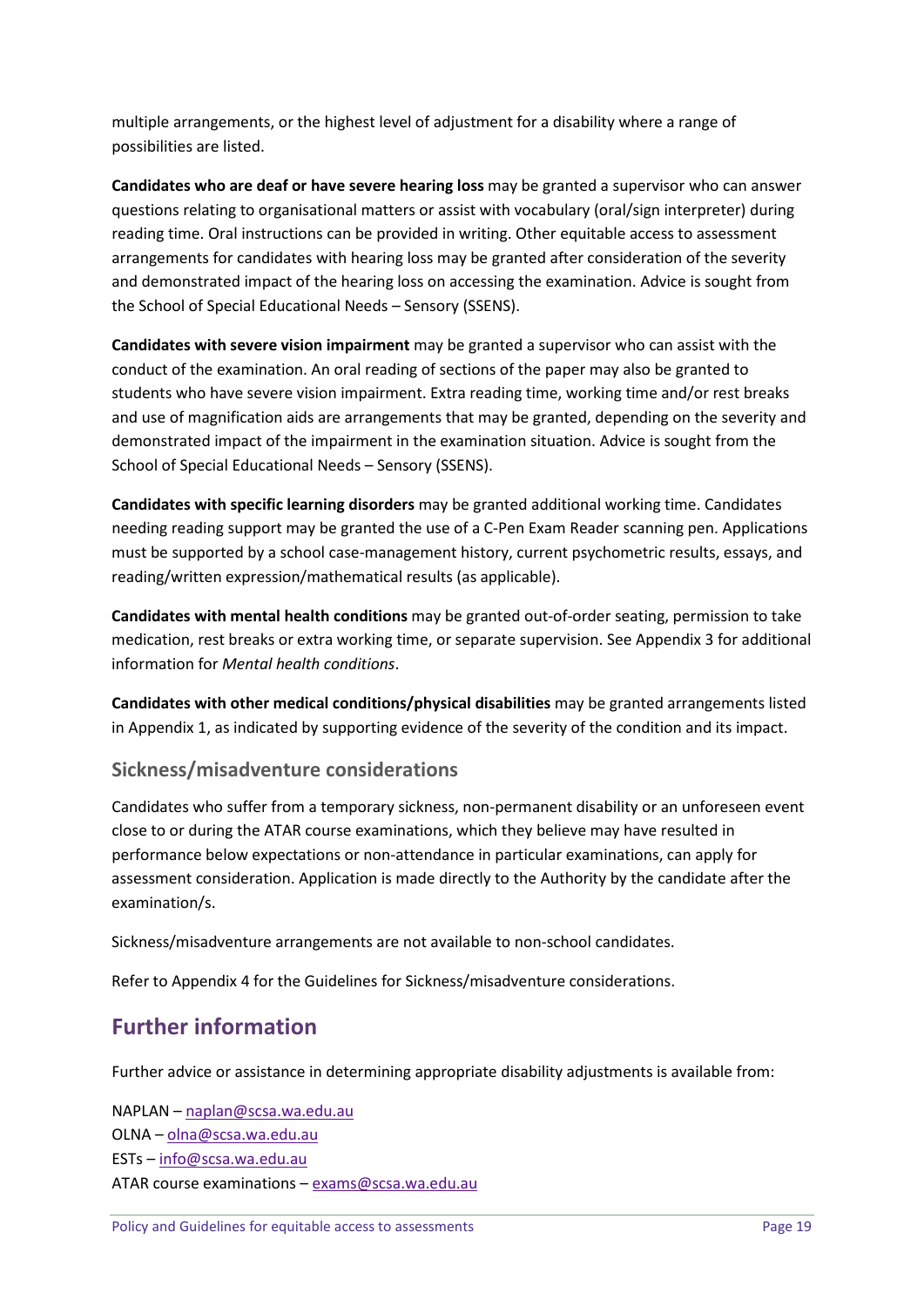# **Appendix 1: Conditions and possible arrangements for assessments**

The table below reflects the most common conditions under which adjustments can be provided for the ATAR course examinations. Consideration of possible arrangements should be based upon the demonstrated functional impact of the condition in the specific assessment being undertaken. Support should be trialled at the lowest level of adjustment, before moving to a higher level of support. Generally, approved arrangements are not cumulative except for severe disabilities. The arrangements listed as available may not be relevant or permitted in the shorter NAPLAN, OLNA and EST assessments.

| Possible difficulty/impairment in assessment |                                                                                                                 | Possible arrangements available<br>(dependent on functional impact of<br>condition)                               | Minimum documentation*                       |
|----------------------------------------------|-----------------------------------------------------------------------------------------------------------------|-------------------------------------------------------------------------------------------------------------------|----------------------------------------------|
| Allergies                                    | Discomfort/pain                                                                                                 | Permission to take medication                                                                                     | Current medical report                       |
| Attention-deficit/hyperactivity              | Concentration, organisation and                                                                                 | Rest breaks, permission to take                                                                                   | Specialist medical report                    |
| disorder                                     | planning difficulties                                                                                           | medication                                                                                                        | School case management comments              |
| Anorexia nervosa                             | Concentration, fatigue, difficulty with                                                                         | Rest breaks, hospital exam,                                                                                       | Specialist medical report                    |
|                                              | prolonged sitting                                                                                               | enlargement of examination script                                                                                 | School case management comments              |
| Arthritis                                    | Discomfort/pain, difficulty with                                                                                | Rest breaks, specialised equipment,                                                                               | Current medical report                       |
|                                              | prolonged sitting or writing<br>permission to take medication                                                   |                                                                                                                   | School case management comments              |
| Autism spectrum disorder                     | Concentration difficulties, anxiety<br>preventing performance in a group<br>situation (must demonstrate current | Specified seating, rest breaks, extra<br>working time (if justified), separate<br>supervision, permission to move | Specialist medical report                    |
|                                              |                                                                                                                 |                                                                                                                   | Learning disability evidence (if applicable) |
|                                              | functional impact)                                                                                              |                                                                                                                   | School case management comments*             |
| Back injury                                  | Discomfort/pain, difficulty with                                                                                | Special chair, cushion, seating at back,                                                                          | Current medical report                       |
|                                              | prolonged sitting                                                                                               | permission to move, permission to take<br>medication, rest breaks                                                 | School case management comments              |
| Bowel problems/Crohn's                       | Discomfort/pain, frequent visits to toilet                                                                      | Rest breaks, out of order seating,                                                                                | Current medical report                       |
| disease/Irritable Bowel Syndrome             |                                                                                                                 | permission to take medication,<br>food/drink                                                                      | School case management comments              |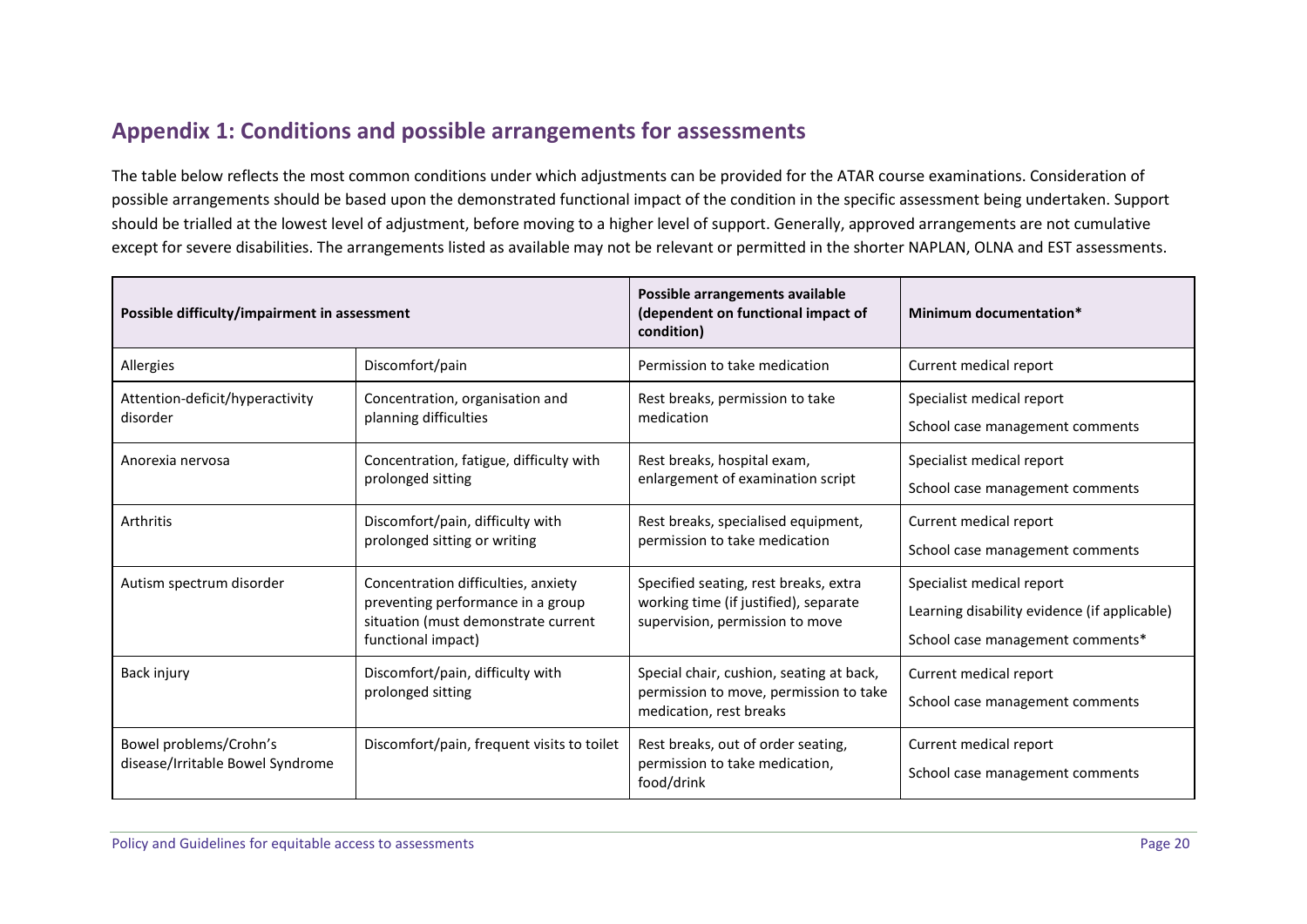| Possible difficulty/impairment in assessment                                    |                                                                        | Possible arrangements available<br>Minimum documentation*<br>(dependent on functional impact of<br>condition)                                                            |                                                               |
|---------------------------------------------------------------------------------|------------------------------------------------------------------------|--------------------------------------------------------------------------------------------------------------------------------------------------------------------------|---------------------------------------------------------------|
| Broken arm (writing hand)                                                       | Discomfort/pain, unable to write                                       | Extra working time and use of a scribe                                                                                                                                   | Current medical report<br>School case management comments     |
| Broken leg                                                                      | Discomfort/pain                                                        | Ergonomic furniture/footrest                                                                                                                                             | Current medical report                                        |
| Carpal tunnel syndrome                                                          | Discomfort/pain with writing                                           | Rest breaks                                                                                                                                                              | Specialist medical report<br>School case management comments  |
| Cerebral palsy                                                                  | Impaired capacity to write or handle<br>examination materials, fatigue | Rest breaks and/or extra working time<br>dependent on the individual, use of a<br>computer/scribe, specialised<br>equipment/furniture                                    | Specialist medical report<br>School case management comments  |
| Chronic fatigue syndrome<br>(including post-viral syndrome,<br>glandular fever) | Tiredness/inability to concentrate due<br>to illness                   | Rest breaks, permission to take<br>medication, food/drink                                                                                                                | Current medical report<br>School case management comments     |
| Chronic pain                                                                    | Discomfort/pain with writing                                           | Rest breaks, permission to take<br>medication, heat/cold pack                                                                                                            | Current medical report<br>School case management comments     |
| Colour blindness/deficiency                                                     | Unable to distinguish between certain<br>colours                       | Relevant coloured sections of the<br>assessment modified or annotated,<br>magnification aids, enlarged colour<br>pictures/diagrams, black and white<br>pictures/diagrams | Specialist medical report<br>School case-management comments  |
| Depression (severe)                                                             | Concentration, organisation and<br>planning difficulties               | Rest breaks or extra working time (if<br>justified)                                                                                                                      | Specialist medical report<br>School case management comments* |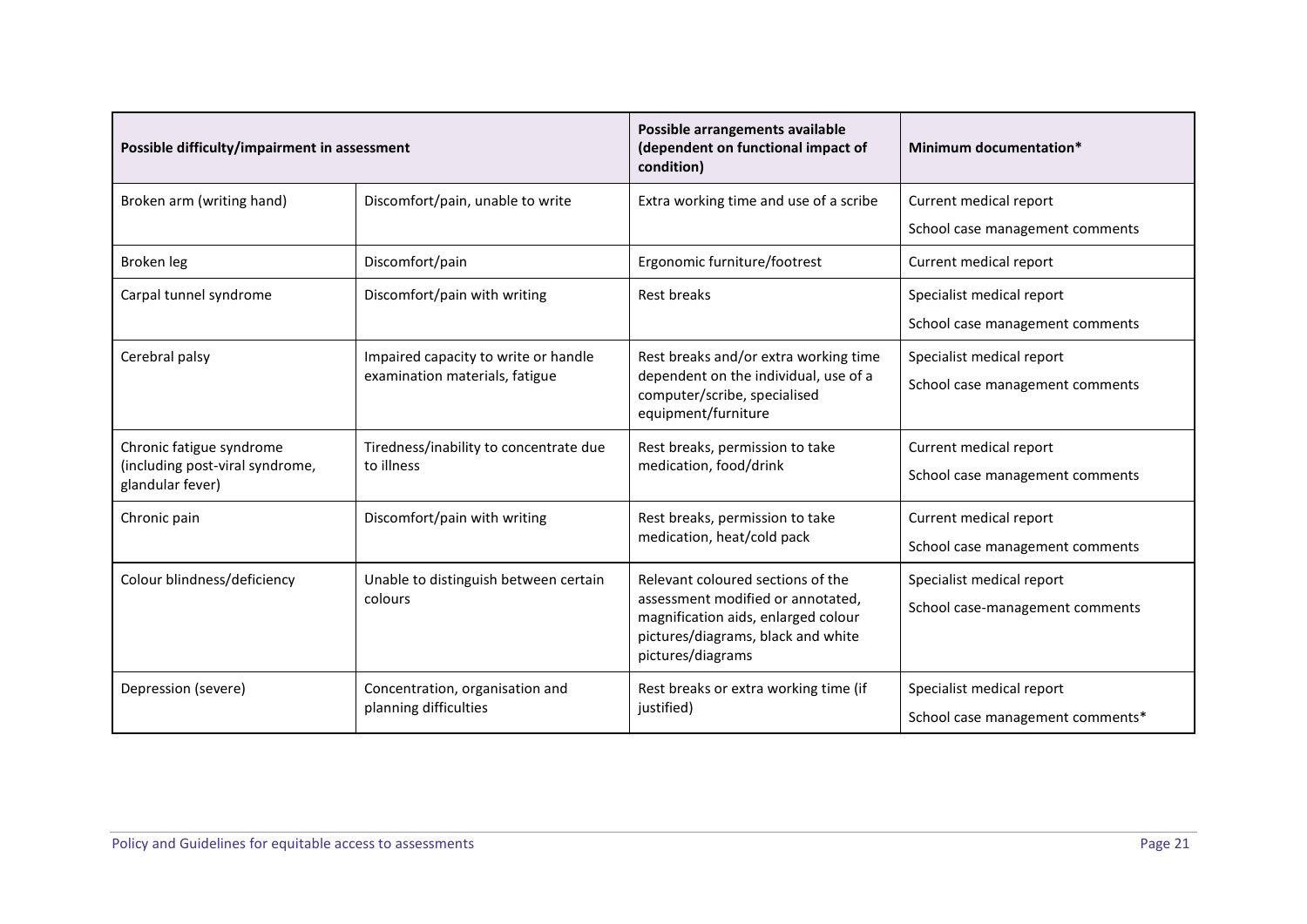| Possible difficulty/impairment in assessment                                        |                                                                                                                  | Possible arrangements available<br>(dependent on functional impact of<br>condition)                                    | Minimum documentation*                                                                          |
|-------------------------------------------------------------------------------------|------------------------------------------------------------------------------------------------------------------|------------------------------------------------------------------------------------------------------------------------|-------------------------------------------------------------------------------------------------|
| Developmental Coordination<br>Disorder (DCD)<br>(previously known as Dyspraxia)     | Difficulty planning and coordinating<br>physical movement, including<br>handwriting                              | Modified writing lines (dotted thirds or<br>wide spaced), rest breaks, extra<br>working time, use of a computer/scribe | Specialist medical report (Occupational<br>Therapist)<br>School case management comments*       |
| <b>Diabetes</b>                                                                     | Need to maintain blood sugar levels<br>Difficulty maintaining focus due to<br>frequent medical management tasks. | Food/drink, glucose monitoring,<br>permission to take medication, rest<br>breaks/time at discretion (if justified)     | Current medical report<br>School case management comments                                       |
| Dysgraphia (motor-based)                                                            | Difficulties with handwriting                                                                                    | Dotted thirds lines for essays, rest<br>breaks, extra working time, use of a<br>computer/scribe                        | Specialist medical report - Occupational<br>Therapist (OT)<br>School case management comments*  |
| Epilepsy                                                                            | Disruption to other candidates, risk of<br>injury                                                                | Out of order seating, permission to take<br>medication                                                                 | Current medical report<br>School case management comments                                       |
| Fine motor disabilities                                                             | Difficulty writing, pain, excessive fatigue<br>with writing                                                      | Rest breaks, modified writing lines,<br>special format papers, extra working<br>time, use of a computer/scribe         | Specialist medical report<br>School case management comments*                                   |
| Gynaecological conditions                                                           | Discomfort/pain                                                                                                  | Heat pack, permission to take<br>medication                                                                            | Current medical report<br>School case management comments                                       |
| Hand/arm injury                                                                     | Difficulty writing, pain, excessive fatigue<br>with writing                                                      | Rest breaks, extra working time, scribe,<br>computer                                                                   | Current medical report and/or OT or<br>Physiotherapy report<br>School case management comments* |
| Head injury - severe<br>(sustained within two years of<br>ARAR course examinations) | Mental processing difficulty                                                                                     | Rest breaks, permission to take<br>medication, extra working time                                                      | Specialist medical report<br>School case management comments*                                   |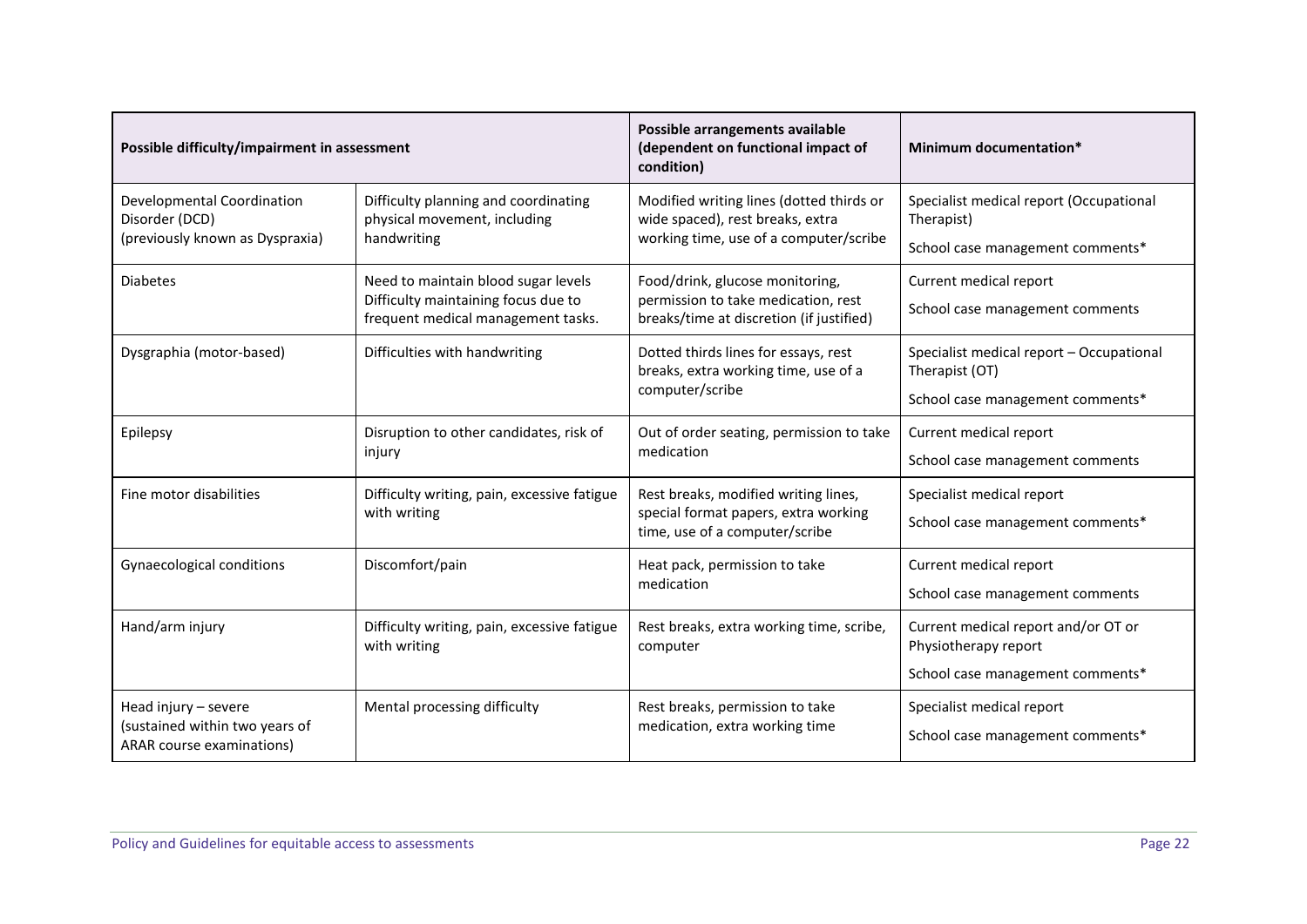| Possible difficulty/impairment in assessment                   |                                                                                                                                             | Possible arrangements available<br>(dependent on functional impact of<br>condition)                                                                          | Minimum documentation*                                              |
|----------------------------------------------------------------|---------------------------------------------------------------------------------------------------------------------------------------------|--------------------------------------------------------------------------------------------------------------------------------------------------------------|---------------------------------------------------------------------|
| Head injury - severe<br>(sustained more than two years<br>ago) | Covered by learning disability<br>arrangements                                                                                              | Covered by learning disability<br>arrangements                                                                                                               | Covered by learning disability<br>arrangements                      |
| <b>Hearing loss</b>                                            | Difficulty following supervisor's<br>instructions, difficulty hearing listening<br>components, impaired use of written<br>language, fatigue | Seating at front, instructions in writing,<br>special equipment. Interpreter, extra<br>reading or working time or rest breaks<br>dependent on the individual | Current medical report<br>School case management comments*          |
| Immune system disorders                                        | Discomfort/pain, fatigue, reduced<br>immunity, need for medical treatment                                                                   | Rest breaks, permission to take<br>medication, heat/cold pack                                                                                                | Current medical report<br>School case management comments           |
| Infectious illness                                             | Contagious for other candidates                                                                                                             | Separate room or hospital exam                                                                                                                               | Current medical report                                              |
| Irlen Syndrome (scotopic<br>sensitivity)                       | Difficulty working from white paper                                                                                                         | Coloured overlay or coloured<br>examination papers                                                                                                           | Specialist medical report<br>School case management comments        |
| Language disorder                                              | Difficulty understanding concepts and<br>vocabulary or expressing knowledge                                                                 | Clarifier (reword questions in simplified<br>language), extra working time                                                                                   | Current speech pathology report<br>School case management comments* |
| Medical conditions (cancer, recent<br>organ transplants)       | Discomfort/pain, fatigue, reduced<br>immunity, need for medical treatment,<br>nausea                                                        | Rest breaks or extra working time<br>dependent on the individual,<br>food/drink, permission to take<br>medication, hospital or home exam                     | Specialist medical report<br>School case management comments*       |
| Muscular dystrophy                                             | Difficulty writing, pain, excessive fatigue<br>with writing                                                                                 | Rest breaks and/or extra working time<br>dependent on the individual, use of a<br>computer/scribe, specialised<br>equipment/furniture                        | Specialist medical report<br>School case management comments*       |
| Muscular problems (including<br>Ehlers-Danlos Syndrome)        | Difficulty writing, pain, excessive fatigue<br>with writing                                                                                 | Rest breaks, specialised equipment,<br>permission to take medication                                                                                         | Current medical report<br>School case management comments           |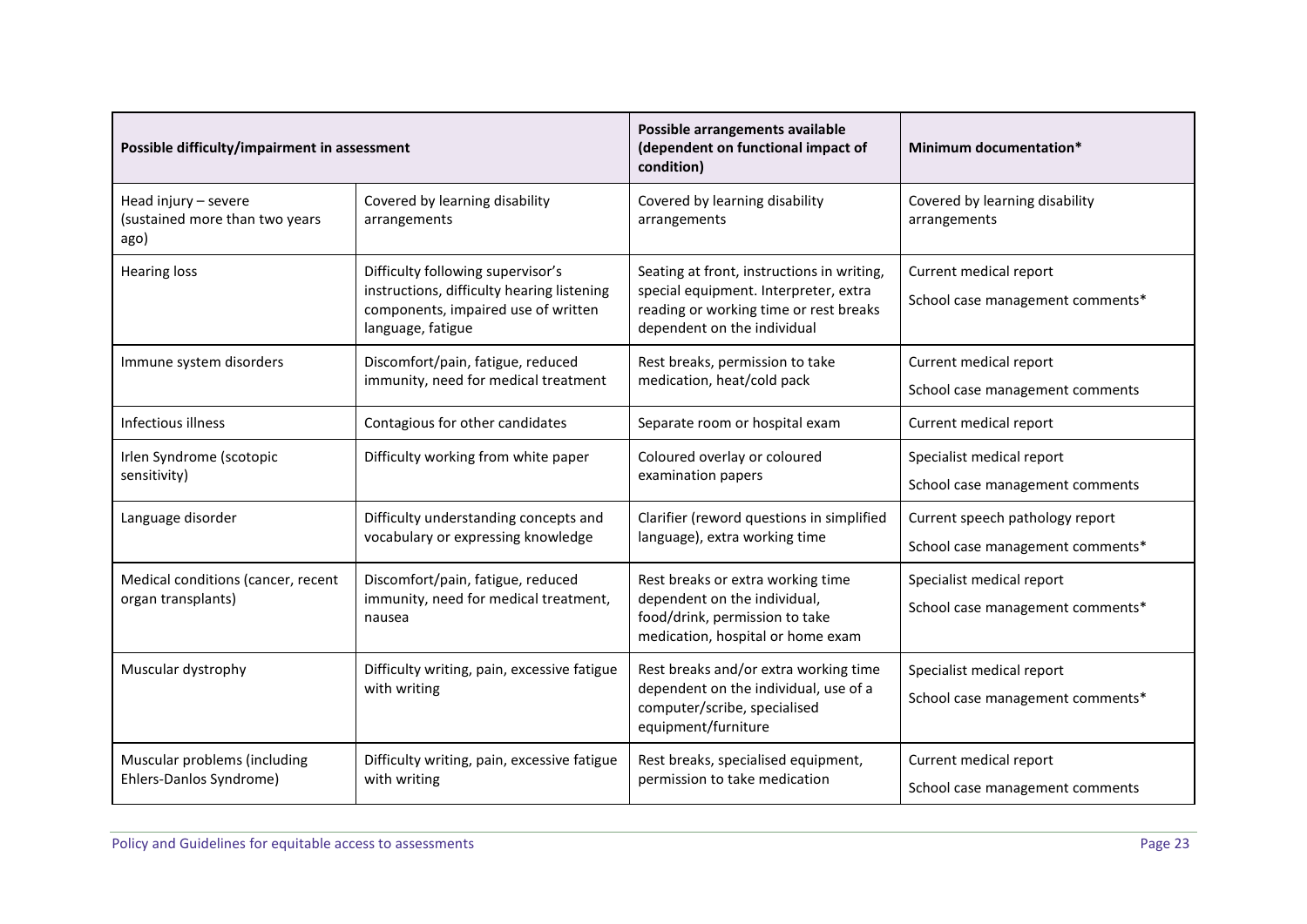| Possible difficulty/impairment in assessment |                                                                                           | Possible arrangements available<br>(dependent on functional impact of<br>condition)                                | Minimum documentation*                                     |  |
|----------------------------------------------|-------------------------------------------------------------------------------------------|--------------------------------------------------------------------------------------------------------------------|------------------------------------------------------------|--|
| Neurological disorder not                    | Difficulty writing, pain, excessive fatigue                                               | Rest breaks, extra working time,                                                                                   | Specialist medical report                                  |  |
| separately listed (stroke, nerve<br>damage)  | with writing, impaired processing                                                         | specialised equipment, permission to<br>take medication                                                            | School case management comments*                           |  |
| Obsessive-compulsive                         | Difficulty with cognition/concentration,                                                  | Rest breaks, extra working time                                                                                    | Specialist medical report                                  |  |
| disorder/severe depression                   | repetitive behaviours                                                                     | dependent on the individual                                                                                        | School case management comments*                           |  |
| Panic attacks                                | Concentration difficulty, anxiety                                                         | Specified seating near window or door,                                                                             | Specialist medical report                                  |  |
|                                              | preventing performance in a group                                                         | rest breaks                                                                                                        | School case management comments                            |  |
| Paraplegia/Quadriplegia                      | Difficulty writing, pain, excessive fatigue                                               | Rest breaks and/or extra working time                                                                              | Specialist medical report                                  |  |
|                                              | with writing                                                                              | dependent on the individual,<br>specialised equipment, use of a                                                    | OT report                                                  |  |
|                                              |                                                                                           | computer/scribe, special papers                                                                                    | School case management comments*                           |  |
| Pregnancy                                    | In hospital for birth, difficulty with<br>prolonged sitting, frequent visits to<br>toilet | Toilet breaks, food/drink, special chair,<br>permission to move, rest/feeding<br>breaks, home/hospital supervision | Current medical report giving expected<br>date of delivery |  |
| Psychological/clinical anxiety               | Concentration difficulty, anxiety                                                         | Rest breaks, specified seating near                                                                                | Specialist medical report                                  |  |
|                                              | preventing performance in a group<br>situation                                            | window/door, permission to take<br>medication, separate supervision                                                | School case management comments                            |  |
| Rheumatism                                   | Difficulty writing, pain, excessive fatigue                                               | Rest breaks, extra working time                                                                                    | Specialist medical report                                  |  |
| with writing                                 |                                                                                           | dependent on the individual,<br>specialised equipment                                                              | School case management comments*                           |  |
| Scoliosis                                    | Discomfort/pain, difficulty with                                                          | Rest breaks, ergonomic furniture,                                                                                  | Current medical report                                     |  |
|                                              | prolonged sitting                                                                         | cushion                                                                                                            | School case management comments                            |  |
| Specific learning disorder in                | Difficulties in use of arithmetic skills                                                  | Extra working time                                                                                                 | Specialist psychologist report                             |  |
| mathematics                                  |                                                                                           |                                                                                                                    | School case management comments                            |  |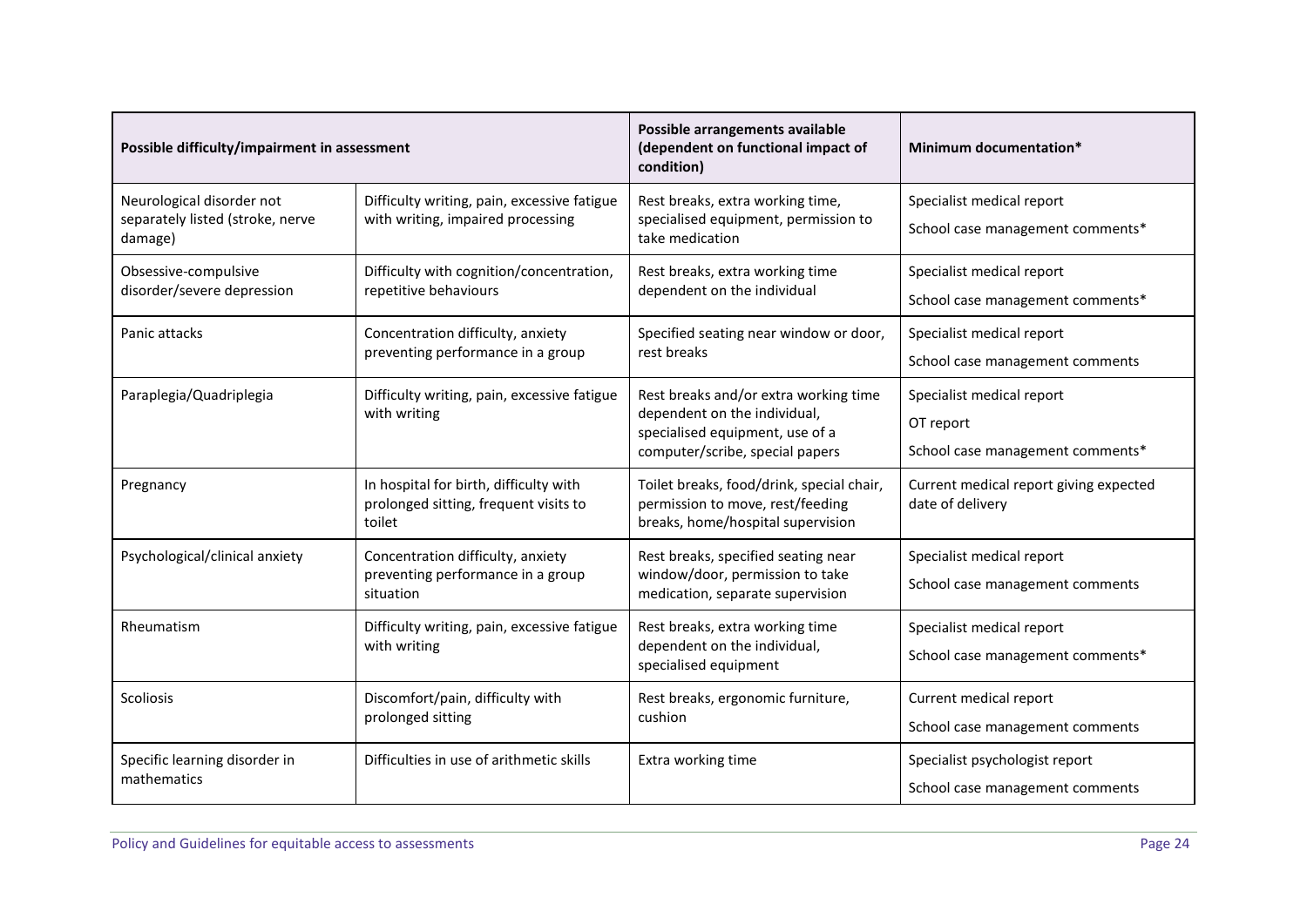| Possible difficulty/impairment in assessment |                                                               | Possible arrangements available<br>(dependent on functional impact of<br>condition)                                                                                              | Minimum documentation*           |
|----------------------------------------------|---------------------------------------------------------------|----------------------------------------------------------------------------------------------------------------------------------------------------------------------------------|----------------------------------|
| Specific learning disorder in reading        | Difficulties with reading and spelling                        | Extra working time, C-Pen Exam Reader,                                                                                                                                           | Specialist psychologist report   |
| (includes dyslexia)                          |                                                               | use of highlighter during reading time                                                                                                                                           | School case management comments* |
| Specific learning disorder in written        | Difficulties with written expression,                         | Extra working time, use of a                                                                                                                                                     | Specialist psychologist report   |
| expression                                   | spelling and handwriting                                      | computer/scribe (in severe cases only)                                                                                                                                           | School case management comments* |
| Stutter                                      | Difficulty speaking in an oral test or                        | Additional time for oral test or                                                                                                                                                 | Specialist medical report        |
|                                              | examination                                                   | examinations, inform the markers of<br>condition                                                                                                                                 | School case management comments  |
| Sweaty palms (hyperhidrosis)                 | Difficulty writing                                            | Hand towel, gloves, rest breaks                                                                                                                                                  | Current medical report           |
| <b>Tendinitis</b>                            | Difficulty writing, pain, excessive fatigue                   | Rest breaks, specialised equipment                                                                                                                                               | Specialist medical report        |
|                                              | with writing                                                  |                                                                                                                                                                                  | School case management comments  |
| Tourette syndrome                            | Anxiety preventing performance in a                           | Rest breaks and/or separate room,                                                                                                                                                | Specialist medical report        |
|                                              | group, tics disturb other candidates, tics<br>disrupt writing | extra working time dependent on the<br>individual                                                                                                                                | School case management comments* |
| Tremor                                       | Difficulty writing, pain, excessive fatigue                   | Rest breaks, extra working time, use of                                                                                                                                          | Specialist medical report        |
|                                              | with writing                                                  | a computer/scribe                                                                                                                                                                | School case management comments* |
| Urinary disorders                            | Discomfort/pain, frequent visits to toilet                    | Rest breaks, out of order seating,                                                                                                                                               | Current medical report           |
|                                              |                                                               | permission to take medication,<br>food/drink                                                                                                                                     | School case management comments  |
| Vision impairment                            | Difficulties with reading and writing,                        | Extra reading time, rest breaks and/or                                                                                                                                           | Specialist medical report        |
|                                              | fatigue                                                       | extra working time, use of a computer,<br>modified examination papers,<br>modification of the assessment format,<br>special equipment, use of highlighter<br>during reading time | School case management comments  |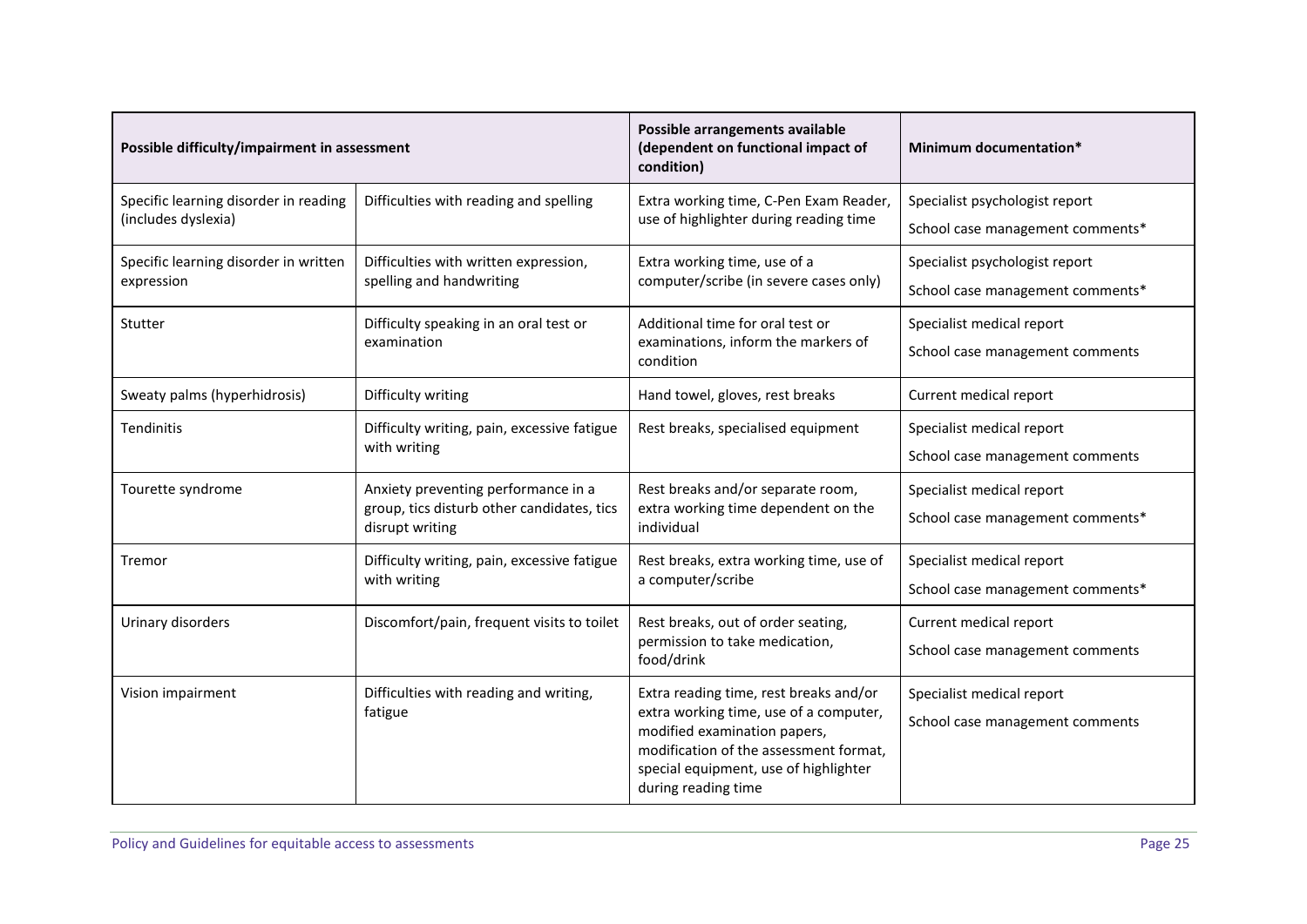| Possible difficulty/impairment in assessment                 |                                                                             | Possible arrangements available<br>(dependent on functional impact of<br>condition) | Minimum documentation* |
|--------------------------------------------------------------|-----------------------------------------------------------------------------|-------------------------------------------------------------------------------------|------------------------|
| Long term injury or illness existing<br>at start of Term 3** | Preventing participation in a standard<br>practical performance examination | Special format practical examination                                                | Current medical report |

\* If requesting extra working time in the ATAR course examinations for a learning disorder, students will be required to submit essay samples, as required. \*\* Note: These candidates do not have access to sickness/misadventure consideration (see *Year 12 Information Handbooks* and *11to12 Circular 1* for details).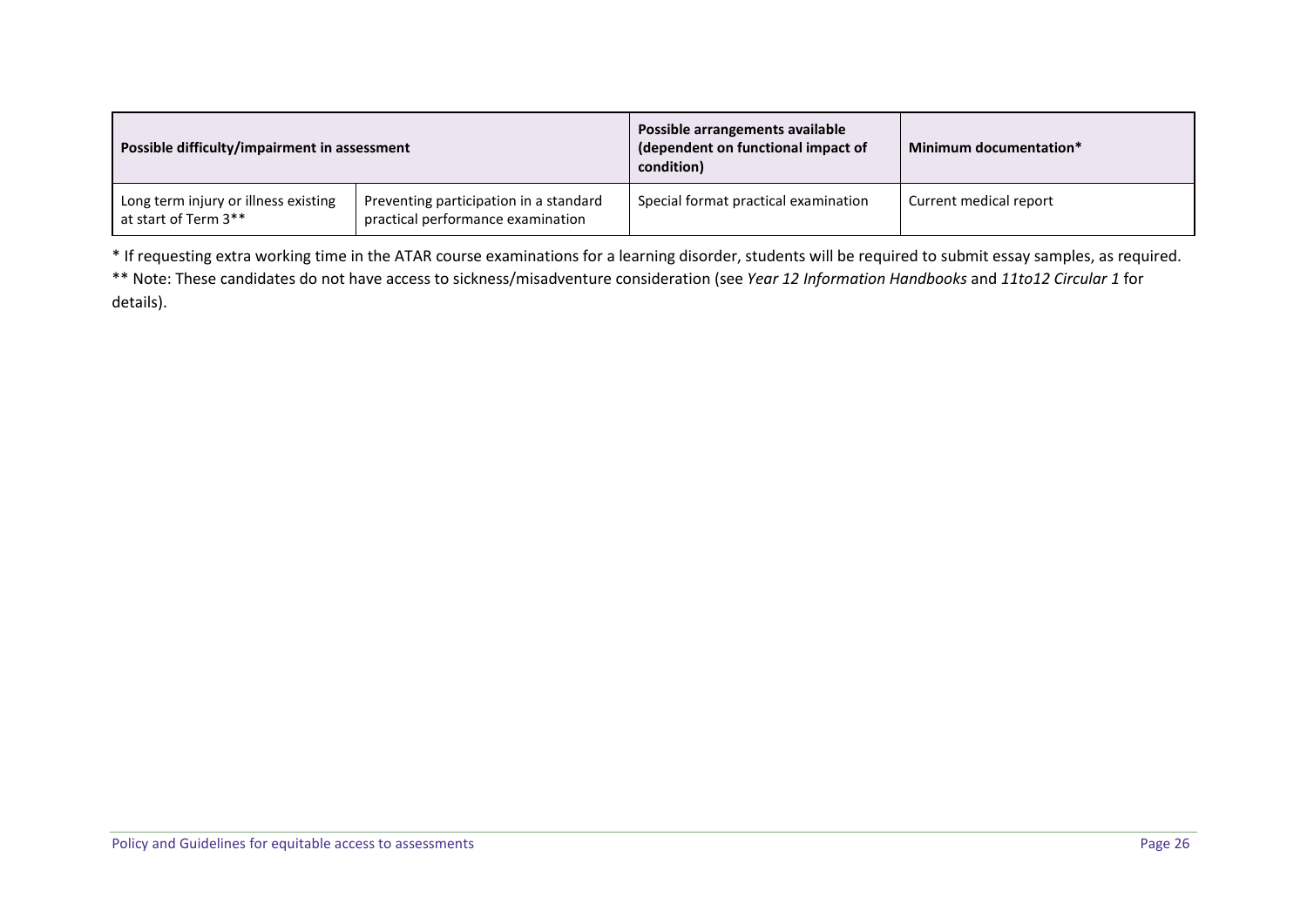# **Appendix 2: Special arrangements for specific learning disorders in assessments**

#### **For example, a specific learning disorder in reading (including dyslexia), in written expression and in mathematics**

Students with a learning disability may have reading, written expression or mathematics skills significantly below expectation in relation to their present year level. In many cases, evidence of a processing impairment, frequently phonological in nature, will be present. A learning disability is presumed to be intrinsic to the individual and long-term, with the student failing to respond as expected to targeted intervention. It is not considered to be the direct result of intellectual disability, physical disability, sensory impairment, or a primary emotional difficulty. Neither does a learning disability appear to derive directly from inadequate environmental influences, or from the lack of an appropriate educational experience. Generally, approved arrangements are not cumulative except for severe disabilities.

|                                 | <b>NAPLAN</b>                                                                                                                                                                                                                                        | <b>OLNA</b>                                                                                                                                                                                                                                                                         | <b>EST</b>                                                                                                                                                                                                                   | <b>ATAR course examinations</b>                                                                                                                                  |
|---------------------------------|------------------------------------------------------------------------------------------------------------------------------------------------------------------------------------------------------------------------------------------------------|-------------------------------------------------------------------------------------------------------------------------------------------------------------------------------------------------------------------------------------------------------------------------------------|------------------------------------------------------------------------------------------------------------------------------------------------------------------------------------------------------------------------------|------------------------------------------------------------------------------------------------------------------------------------------------------------------|
| <b>Purpose of</b><br>assessment | A national assessment of skills in<br>literacy and numeracy, made up of<br>tests in four areas: reading,<br>writing, language conventions<br>(spelling and grammar and<br>punctuation) and numeracy. All<br>students are required to<br>participate. | An assessment of the minimum<br>standard of reading, writing and<br>numeracy skills needed to meet<br>the demands of everyday life and<br>work.<br>All students are required to<br>demonstrate minimum standard<br>of reading, writing and numeracy<br>skills for WACE achievement. | An externally set task (by the<br>Authority) which is used to ensure<br>fair assessment for Year 12<br>General and Foundation courses.<br>It is used to provide feedback to<br>teachers regarding their marking<br>standard. | To assess the knowledge and<br>understandings of the curriculum<br>as specified for the course. This<br>enables TISC to rank candidates<br>for university entry. |
| Form of<br>assessment           | For online tests:<br>range from 40 to 65 minutes in<br>length<br>multiple-choice and<br>open-response questions                                                                                                                                      | Series of three online tests:<br>Numeracy and Reading are 50<br>$\bullet$<br>minutes in length and include<br>multiple-choice questions<br>Writing is 60 minutes in length<br>$\bullet$<br>and includes a typed response<br>of up to 600 words                                      | Handwritten task 50 minutes in<br>length for each Year 12 General<br>and Foundation course.                                                                                                                                  | Handwritten examination up to<br>three hours in length for each<br>ATAR course.                                                                                  |
| Year/s level                    | 3, 5, 7, 9                                                                                                                                                                                                                                           | 10, 11, 12                                                                                                                                                                                                                                                                          | 12                                                                                                                                                                                                                           | 12                                                                                                                                                               |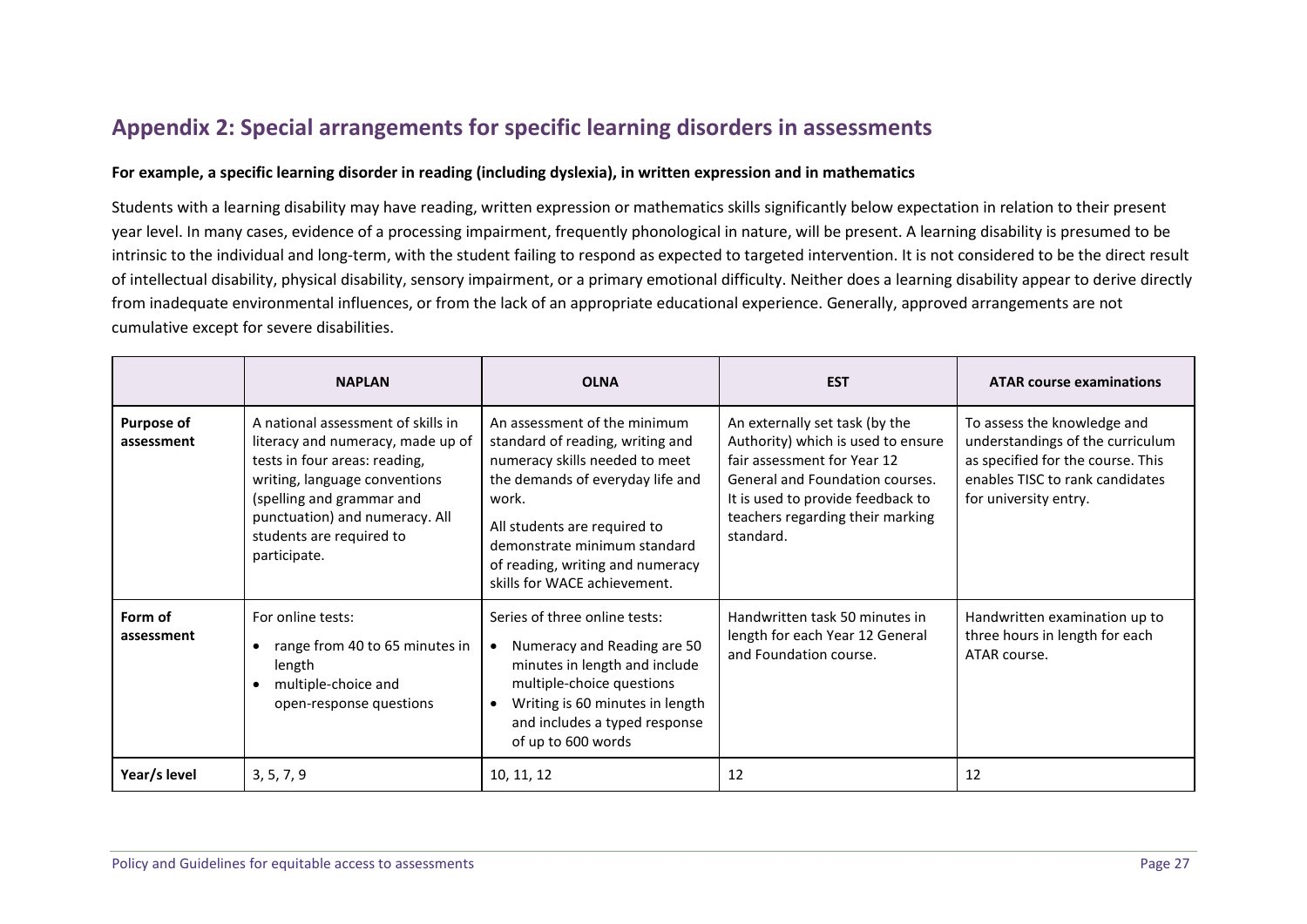|                                                                                              | <b>NAPLAN</b>                                                                                                                                                                                                                                                                                                                                                                                                                                                                    | <b>OLNA</b>                                                                                                                                                                                                                                                                                                             | <b>EST</b>                                                                                                                                                                                                                                                                                                  | <b>ATAR course examinations</b>                                                                                                                                                                                                                                                                                    |
|----------------------------------------------------------------------------------------------|----------------------------------------------------------------------------------------------------------------------------------------------------------------------------------------------------------------------------------------------------------------------------------------------------------------------------------------------------------------------------------------------------------------------------------------------------------------------------------|-------------------------------------------------------------------------------------------------------------------------------------------------------------------------------------------------------------------------------------------------------------------------------------------------------------------------|-------------------------------------------------------------------------------------------------------------------------------------------------------------------------------------------------------------------------------------------------------------------------------------------------------------|--------------------------------------------------------------------------------------------------------------------------------------------------------------------------------------------------------------------------------------------------------------------------------------------------------------------|
| Person/body that<br>approves special<br>arrangements                                         | Principal and/or the Authority<br>depending on adjustment required                                                                                                                                                                                                                                                                                                                                                                                                               | Principal                                                                                                                                                                                                                                                                                                               | Principal                                                                                                                                                                                                                                                                                                   | The Authority                                                                                                                                                                                                                                                                                                      |
| Evidence of<br>learning disorder<br>required for<br>approval of<br>assessment<br>adjustments | Proof of diagnosis of disorder<br>according to the current<br>Diagnostic and Statistical Manual<br>of Mental Disorders Version 5<br>(DSM V) criteria, and<br>demonstration of functional<br>impact in the assessment being<br>undertaken (nature of the<br>assessment, amount of reading,<br>amount of writing).<br>OR<br>Documented evidence of an<br>undiagnosed disability such as an<br>individual adjusted learning plan<br>for usual classroom learning and<br>assessments | Proof of diagnosis of disorder<br>according to the current<br><b>Diagnostic and Statistical Manual</b><br>of Mental Disorders Version 5<br>(DSM V) criteria, and<br>demonstration of functional<br>impact in the assessment being<br>undertaken (nature of the<br>assessment, amount of reading,<br>amount of writing). | Proof of diagnosis of disorder<br>according to the current<br>Diagnostic and Statistical Manual<br>of Mental Disorders Version 5<br>(DSM V) criteria, and<br>demonstration of functional<br>impact in the tasks being<br>undertaken (nature of the<br>assessment, amount of reading,<br>amount of writing). | Proof of diagnosis of disorder<br>according to the current<br>Diagnostic and Statistical Manual<br>of Mental Disorders Version 5<br>(DSM V) criteria, and<br>demonstration of functional<br>impact in the examinations being<br>undertaken (nature of the<br>assessment, amount of reading,<br>amount of writing). |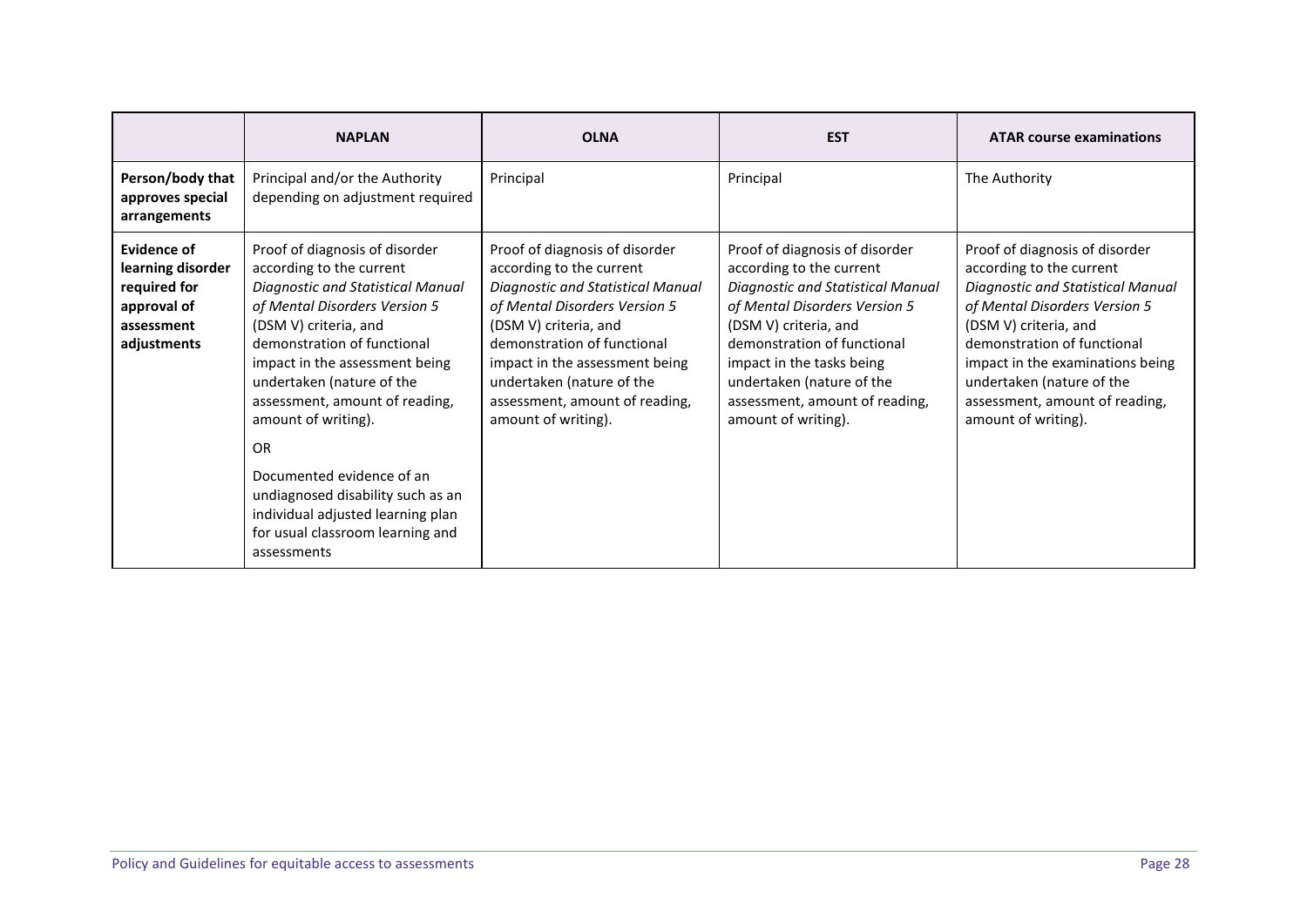|                               | <b>NAPLAN</b>                                                                                                                                                                                                                                                                                                                                                                                                                                                                                                                                                                                                                                                                                                                                                   | <b>OLNA</b>                                                                                                                                                                                                                                                                                                                                                                                                                                                                                                                                                 | <b>EST</b>                                                                                                                                                                                                                                                                | <b>ATAR course examinations</b>                                                                                                                                                                                                                                    |
|-------------------------------|-----------------------------------------------------------------------------------------------------------------------------------------------------------------------------------------------------------------------------------------------------------------------------------------------------------------------------------------------------------------------------------------------------------------------------------------------------------------------------------------------------------------------------------------------------------------------------------------------------------------------------------------------------------------------------------------------------------------------------------------------------------------|-------------------------------------------------------------------------------------------------------------------------------------------------------------------------------------------------------------------------------------------------------------------------------------------------------------------------------------------------------------------------------------------------------------------------------------------------------------------------------------------------------------------------------------------------------------|---------------------------------------------------------------------------------------------------------------------------------------------------------------------------------------------------------------------------------------------------------------------------|--------------------------------------------------------------------------------------------------------------------------------------------------------------------------------------------------------------------------------------------------------------------|
| <b>Possible</b><br>adjustment | Dependent on the type of specific<br>learning disorder and its<br>demonstrated functional impact:<br>extra working time<br>rest breaks (motor dysgraphia<br>$\bullet$<br>only)<br>scribe for writing test - see<br>$\bullet$<br>conditions in 6.8.2 of the<br>national protocols<br>NAPLAN support person<br>$\bullet$<br>assistive technology/<br>$\bullet$<br>computers (motor dysgraphia<br>only)<br>colour contrast modification<br>(SLD in reading)<br>reading is not considered an<br>$\bullet$<br>adjustment for disability as all<br>students can ask to have<br>numeracy questions and the<br>writing prompt read to them<br>and no students can have the<br>stimulus material or<br>questions read to them in<br>reading and language<br>conventions. | For all tests, dependent on the<br>type of specific learning disorder<br>and its demonstrated functional<br>impact:<br>extra working time<br>$\bullet$<br>rest breaks<br>$\bullet$<br>OLNA support person<br>$\bullet$<br>Scribe/computer operator for<br>$\bullet$<br>writing test<br>reading is not considered an<br>$\bullet$<br>adjustment for disability as all<br>students can ask to have<br>numeracy questions and the<br>writing prompt read to them<br>and no students can have the<br>stimulus material or questions<br>read to them in reading. | For all tasks, dependent on the<br>type of specific learning disorder<br>and its demonstrated functional<br>impact:<br>extra working time<br>rest breaks<br>scribe or computer operator<br>reading of the task (SLD in<br>reading) or C-Pen Exam-<br>reader scanning pen. | Dependent on the type of specific<br>learning disorder and its<br>demonstrated functional impact.<br>Frequently, extra working time.<br>Could also include scribe, oral<br>reading of examination, use of<br>C-Pen Exam-reader scanning pen,<br>use of a computer. |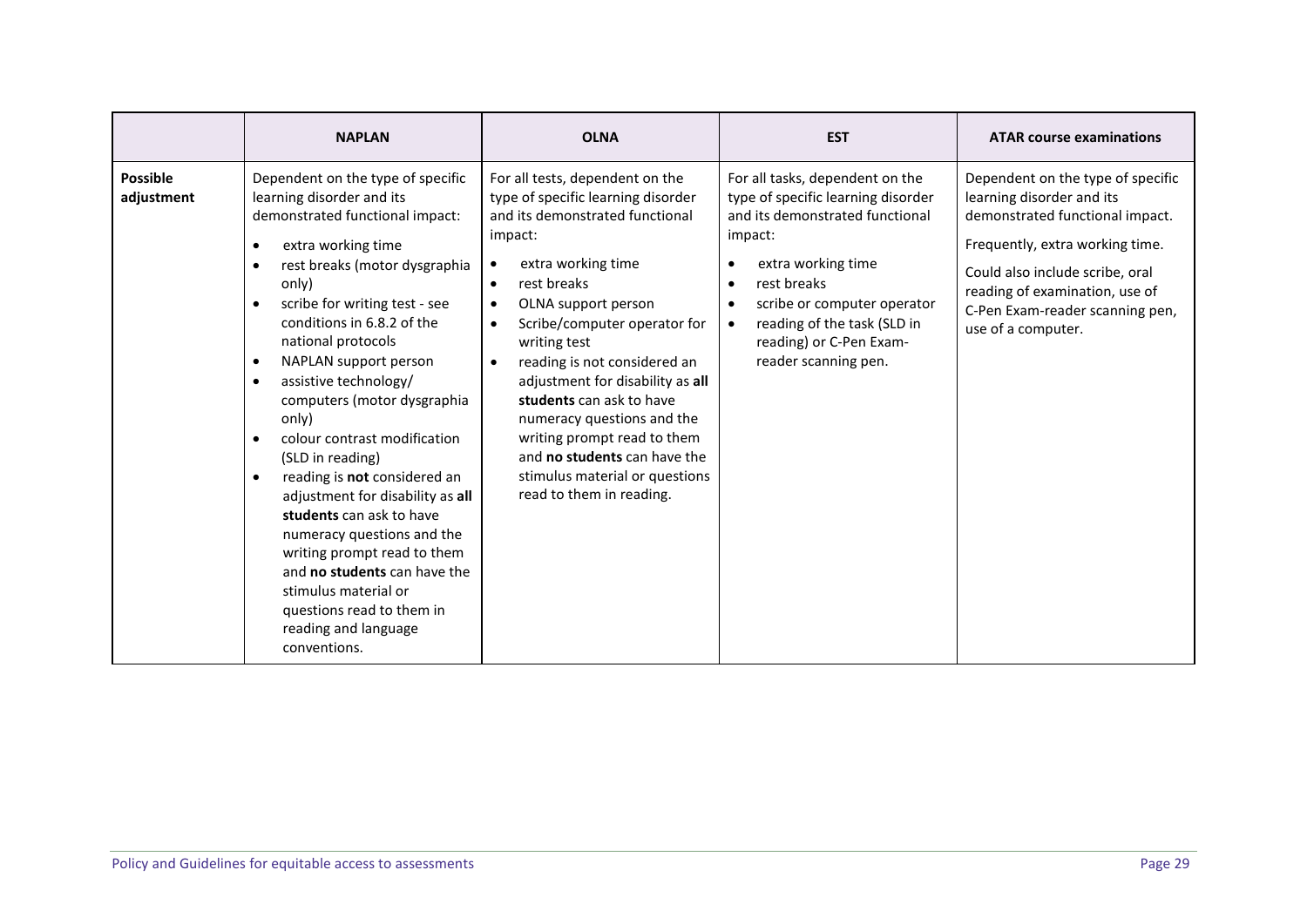|                                                       | <b>NAPLAN</b>                                                                                                                                                                                                                                                                                                                                                                                                                                                                                                                                                                                                                                                                        | <b>OLNA</b>                                                                                                                                                                                                   | <b>EST</b>                                                                                                                                                        | <b>ATAR course examinations</b>                                                                                                                                                                                                         |
|-------------------------------------------------------|--------------------------------------------------------------------------------------------------------------------------------------------------------------------------------------------------------------------------------------------------------------------------------------------------------------------------------------------------------------------------------------------------------------------------------------------------------------------------------------------------------------------------------------------------------------------------------------------------------------------------------------------------------------------------------------|---------------------------------------------------------------------------------------------------------------------------------------------------------------------------------------------------------------|-------------------------------------------------------------------------------------------------------------------------------------------------------------------|-----------------------------------------------------------------------------------------------------------------------------------------------------------------------------------------------------------------------------------------|
| <b>Notification to</b><br>Authority of<br>adjustments | Applications to the Authority on<br>the prescribed form must be made<br>by the school for:<br>alternative print formats and<br>$\bullet$<br>Braille tests,<br>use of a scribe for the writing<br>$\bullet$<br>test<br>use of assistive technology or<br>$\bullet$<br>colour contrast technology<br>that requires an unsecured<br>browser<br>use of a computer for Year 3<br>$\bullet$<br>Writing<br>double extra time.<br>Supporting documentation is to be<br>retained at the school. All<br>adjustments accessed during the<br>test by a student will be recorded<br>on the Participation Website and<br>the disability access codes<br>recorded in the NAPLAN online<br>platform. | Schools are to request, from the<br>Authority, approval for rest<br>breaks, extra working time,<br>alternative images, themes or a<br>scribe.<br>Supporting documentation is to be<br>retained at the school. | Nil, unless the task needs to be<br>formatted in braille or other<br>special font size or format.<br>Supporting documentation is to be<br>retained at the school. | Application by the school.<br>Application process which includes<br>a form, diagnostic report, case<br>management records (including<br>success of targeted intervention<br>and trialling of specific<br>adjustments) and work samples. |
| Relevant<br>publications                              | National protocols for test<br>administration<br>Handbook for principals<br>Test administration handbook for<br>teachers                                                                                                                                                                                                                                                                                                                                                                                                                                                                                                                                                             | <b>Online Literacy and Numeracy</b><br>Assessment Handbook                                                                                                                                                    | <b>Externally Set Tasks Handbook</b>                                                                                                                              | The Authority website:<br>https://senior-<br>secondary.scsa.wa.edu.au/assess<br>ment/examinations/special-<br>arrangements                                                                                                              |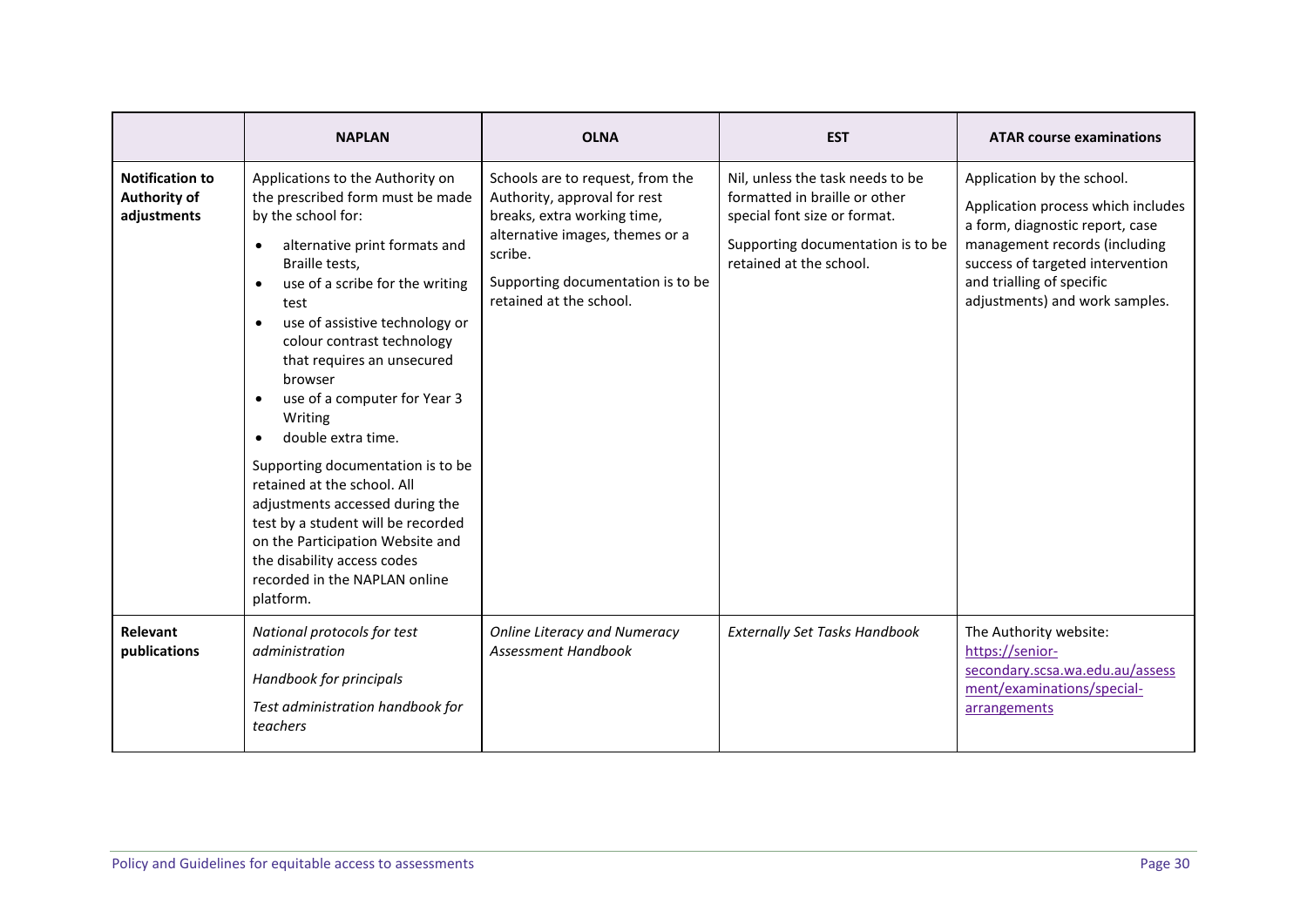|                          | <b>NAPLAN</b>                                     | <b>OLNA</b>                                       | <b>EST</b>                                        | <b>ATAR course examinations</b>                         |
|--------------------------|---------------------------------------------------|---------------------------------------------------|---------------------------------------------------|---------------------------------------------------------|
| <b>Guiding principle</b> | Disability Discrimination Act 1992                | <b>Disability Discrimination Act 1992</b>         | Disability Discrimination Act 1992                | <b>Disability Discrimination Act 1992</b>               |
|                          | <b>Disability Standards for Education</b><br>2005 | <b>Disability Standards for Education</b><br>2005 | <b>Disability Standards for Education</b><br>2005 | <b>Disability Standards for Education</b><br>2005       |
|                          |                                                   |                                                   |                                                   | <b>ACACA national consistency</b>                       |
|                          |                                                   |                                                   |                                                   | Dyslexia SPELD Foundation                               |
|                          |                                                   |                                                   |                                                   | Precedent from court or tribunal<br>hearings nationally |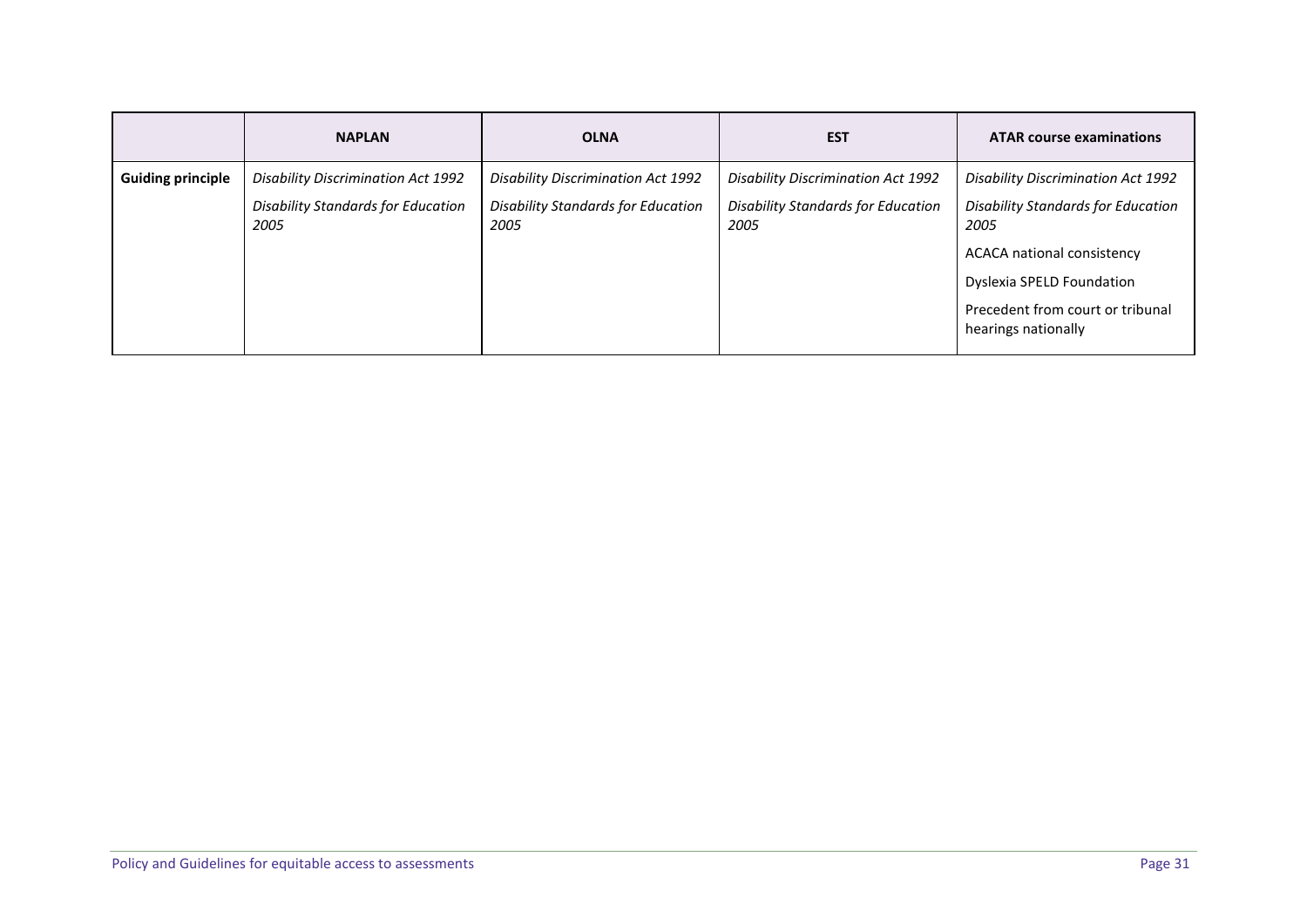# **Appendix 3: Mental Health Conditions**

### **Operational Definition**

For the purpose of assessing equitable access to assessment applications for ATAR course examinations, the following operational definition is used:

A mental health condition is a disorder or illness that affects a student's thought processes, judgement, perception of reality, or emotional and social wellbeing.

The symptoms significantly impact on a student's cognitive functioning.

The current presenting symptoms must be supported by evidence from a range of sources, including a student's history, school observations and appropriate health professionals.

### **Evidence**

The health professional providing supporting evidence must:

- be the student's primary treating health professional and be working within a relevant area of mental health as defined by the regulation body, and
- have made a comprehensive assessment of the student, have seen the student recently, and may have established a treatment program for the student. (The treatment plan may not be considered necessary in all cases, e.g. if requesting low level support such as out-of-order seating), and
- be independent from the student (e.g. not be related to or a friend of the student). Evidence provided by a school-based health professional is acceptable.

The health professional should provide the information required for the Authority to make an assessment as to the impact of the mental health condition on the student's access to the ATAR course examinations. This will include:

- clinical assessments, diagnosis (if available), date of diagnosis
- consultation history, presenting symptoms
- treatment periods and plans (if available)
- description of severity; the impact of the student's mental health condition on learning and assessment.

The school should provide relevant information, such as:

- history of the student's mental health condition, from the school's perspective
- observed difficulties in the classroom and during assessments
- changes in the student's condition over time
- history of any provisions approved at school level
- how the provisions have assisted the student.

### **Appropriate Provisions**

The most appropriate provisions for students with mental health conditions are:

- out-of-order seating, in the position most suitable for the student
- permission to take medication into the examination room, according to doctor's instructions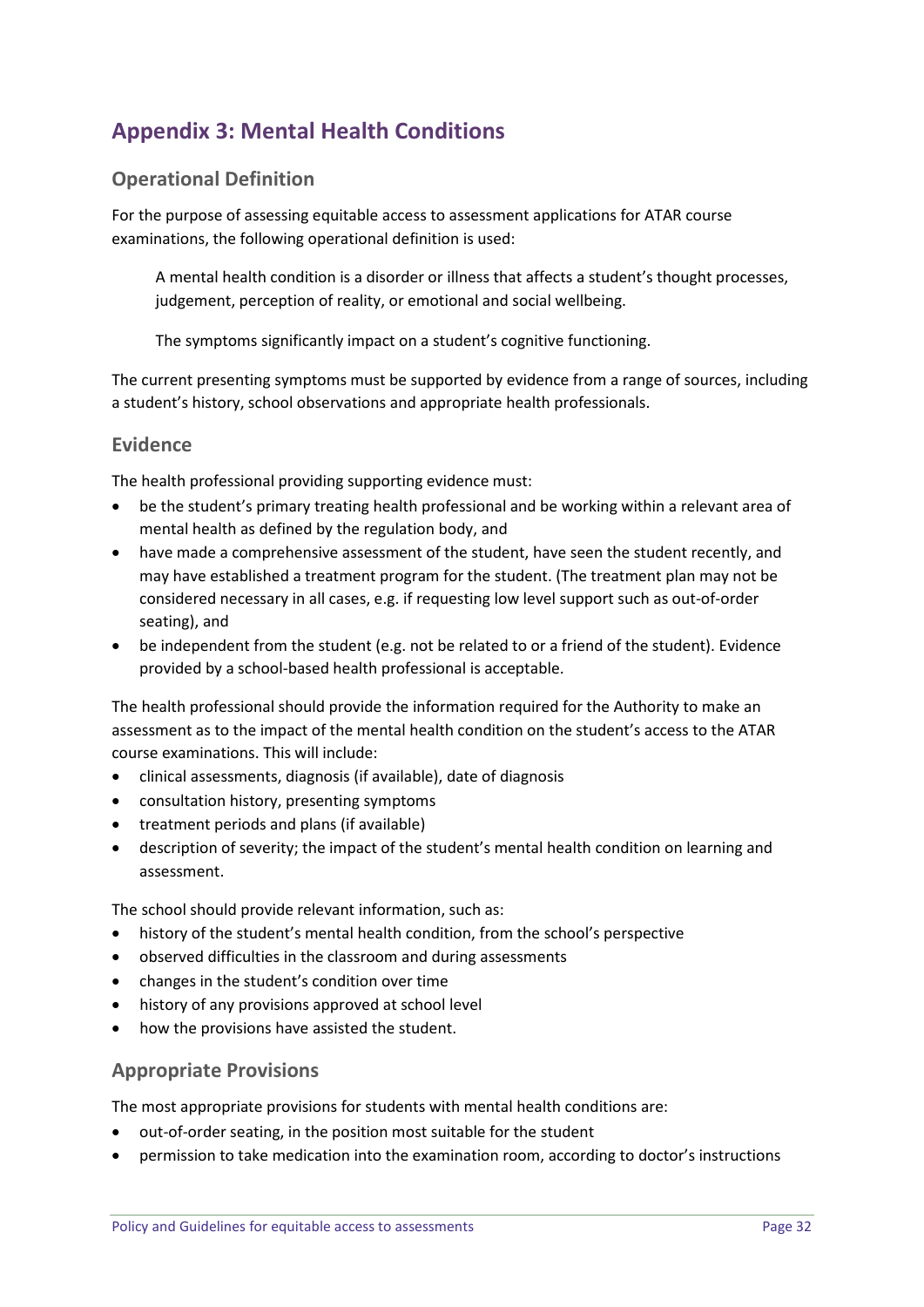- rest breaks (in most circumstances) taken at the student's discretion. These are calculated at the rate of 5 minutes per half hour of examination, with none calculated for the last half hour. The student is permitted to leave the room under supervision if they wish.
- extra working time only where justified (as below)
- separate supervision only for extreme cases where a student cannot attend class due to a social anxiety disorder or other situations (as below).

A request for **extra working time** needs to be supported by compelling evidence from treating health professionals and the school that demonstrates significant impact of the student's executive functioning and a decline in academic productivity and performance that cannot be rectified by rest breaks. The evidence may include:

- results of a Developmental Neuropsychological Assessment (NEPSY) administered by a suitably qualified health professional (students aged 3–16), and/or
- results of a Behaviour Rating Inventory of Executive Function (BRIEF) administered by a suitably qualified health professional (students aged 5–18), and/or
- evidence of student's decline in performance from the school providing student results or essays pre- and post- the onset of the mental health conditions; school observations and history of other provisions (specifically rest breaks) being trialled unsuccessfully for a reasonable period (usually six months).

# **Separate Supervision**

Students should not be removed from the standard examination room or special examination room unless there is compelling evidence of need. Most examinations in special centres are conducted in small groups.

Criteria for allocation of separate supervision include:

- contagious illness, with risk of infecting others
- susceptibility to infections, e.g. weakened immune system from recent chemotherapy
- a disruptive student who will interfere with the examination for others, e.g. Tourette syndrome with vocal or noisy physical tics, or uncontrollable actions for a student with Autism spectrum disorder
- a violent student who poses a risk to other students or supervisors, e.g. uncontrollable behaviour when stressed
- inability to attend class due to extreme social anxiety
- use of technology likely to interrupt others, e.g. keyboard, ventilator
- requirements of lighting conditions unsuitable for other students
- requirements of frequent nursing care.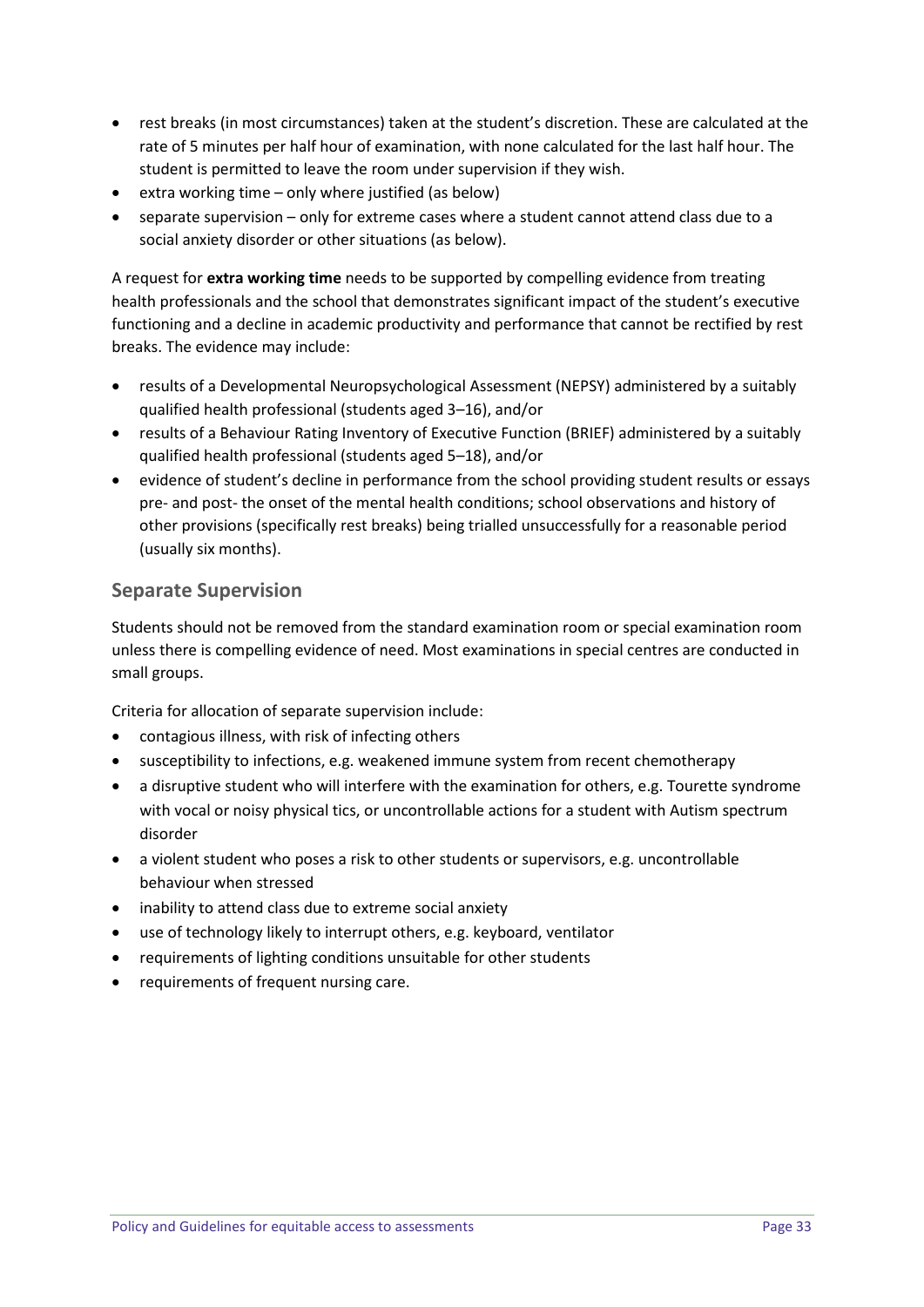# **Appendix 4: Guidelines for Sickness/Misadventure Considerations**

Candidates who believe their performance in an ATAR course examination/s may have been affected by a temporary sickness, non-permanent disability, or an unforeseen event occurring during or just before an examination, may apply for special consideration to be given to their examination marks.

In general, students should sit examinations if possible, although not against specific medical advice given within two weeks of the examination. Attendance at an examination will not prejudice any application. However, non-attendance at an examination where the sickness/misadventure claim is declined may have a detrimental impact of the student's achievement of the WACE requirements.

If the application is approved, the Authority will calculate an examination mark using the applicant's school assessment as a basis.

### **Eligibility**

Applications must relate to sickness or misadventure that occurred during the examinations, or up to two weeks before the commencement of the student's first written examination, and the sickness or misadventure must have affected their performance in an examination or caused their non-attendance at an examination. For candidates undertaking practical performance examinations, such as Physical Education Studies or Dance, this includes a severe injury sustained after the start of Term 3, but still existing during the practical examinations. This will typically be considered for candidates who have completed at least the first semester of the course and for whom the school has a practical mark.

Submission of sickness/misadventure applications is a candidate responsibility.

Applications may be made in respect of:

- sickness or physical injuries suffered directly by the candidate, e.g. influenza, an asthma attack, or a lacerated hand
- accidents or other events beyond the candidate's control, e.g. the death of a close family member during the current year, disruption at the examination centre, or a faulty examination paper
- competing or umpiring in a recognised sport or cultural event at national or international level that conflicts with a practical examination only.

The provisions of the policy do not apply to:

- matters relating to long-term loss of preparation time and claimed inadequacies of teaching
- matters that could have been avoided by the candidate, e.g. misreading of the timetable
- long-term illnesses such as asthma, epilepsy and mental illness, unless there is evidence of an acute episode of the illness during the examination caused by an event not related to the examination (chronic illness itself will not be approved)
- long-term injuries or illnesses where the candidate was required to submit an application for a special format practical examination
- the same grounds for which equitable access to assessment adjustments have been made, unless there is evidence of additional difficulties during an examination
- matters relating to the school assessment in a course
- attendance at a sporting or cultural event during written examinations
- adverse weather conditions during a Physical Education Studies practical examination
- non-school candidates.